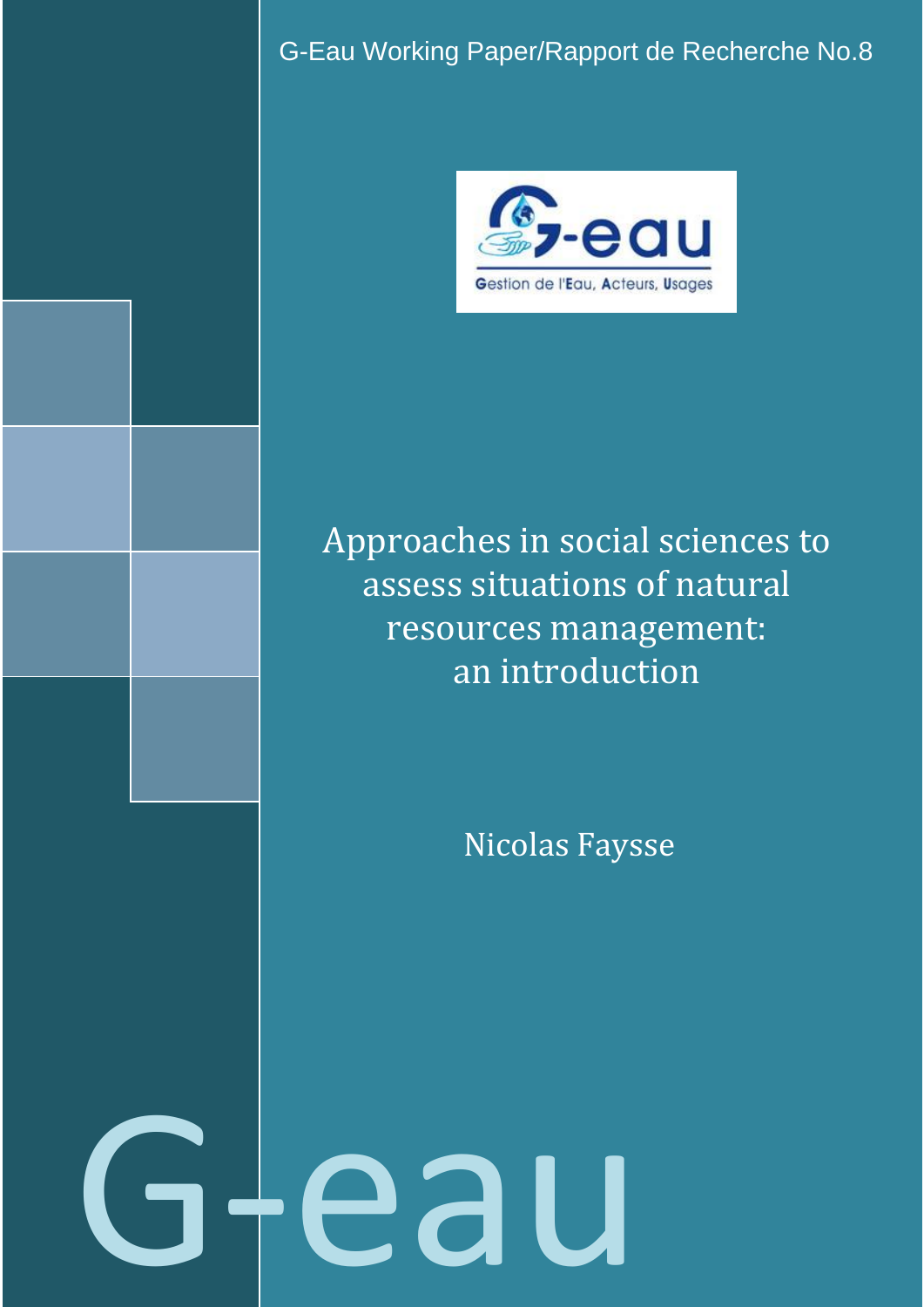











# G-Eau Working Paper No. 8

# Approaches in social sciences to assess situations of natural resources management: an introduction

Nicolas Faysse

Faysse, N. 2018. Approaches in social sciences to assess situations of natural resources management: an introduction No.8. Montpellier, France. <http://www.g-eau.net/>

Copyright 2018, by G-Eau. All rights reserved. G-Eau encourages the use of its material provided that the organization is acknowledged and kept informed in all such instances.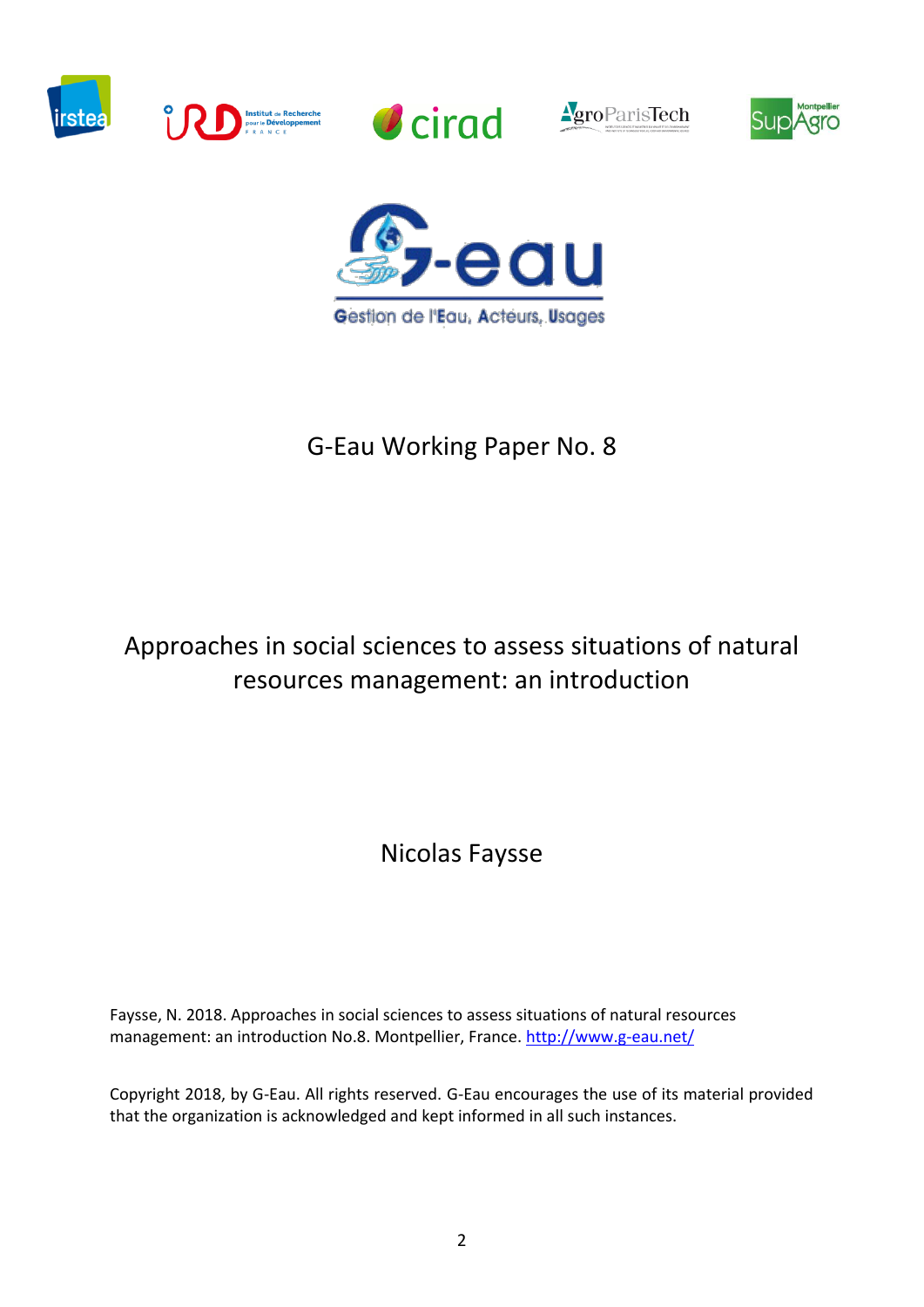#### **The author:**

Nicolas Faysse is a researcher at CIRAD, G-Eau research unit, Montpellier University, Montpellier, France, and at Asian Institute of Technology, Bangkok, Thailand. *faysse@cirad.fr* 

*This text proposes an introduction to the main approaches used in social sciences to study situations of natural resources management. This document is mainly written for students who would like to use a social science approach for studying situations of natural resource management, but who wonders which approach is most relevant to their case or research questions. This document was developed based on a course given in the Master in Natural Resources Management at the Asian Institute of Technology (Thailand).*



Cover page of the book *Gödel, Escher Bach*: *An Eternal Golden Braid* (Hofstadter, 1979)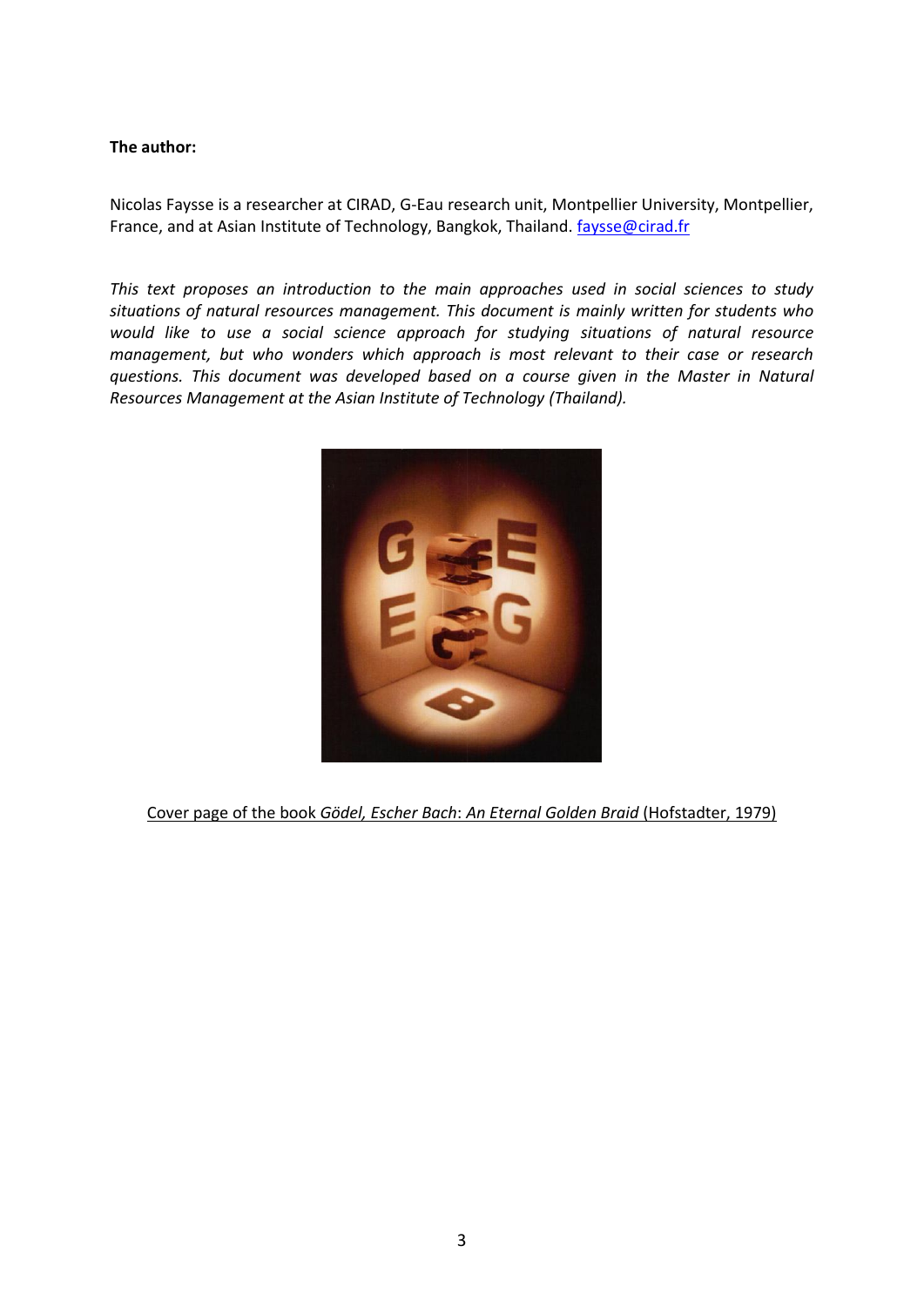# **Table of contents**

| $\overline{2}$          |  |
|-------------------------|--|
| 2.1                     |  |
| 2.2                     |  |
| 2.3                     |  |
| 2.3.1                   |  |
| 2.3.2                   |  |
| 2.3.3                   |  |
| 2.3.4                   |  |
| 2.4                     |  |
| 2.5                     |  |
| $\overline{\mathbf{3}}$ |  |
| 3.1                     |  |
| 3.2                     |  |
| 3.2.1                   |  |
| 3.2.2                   |  |
| 3.3                     |  |
| 3.4                     |  |
| 4                       |  |
| 4.1                     |  |
| 4.2                     |  |
| 5                       |  |
| 5.1                     |  |
| 5.2                     |  |
| 5.3                     |  |
| 6                       |  |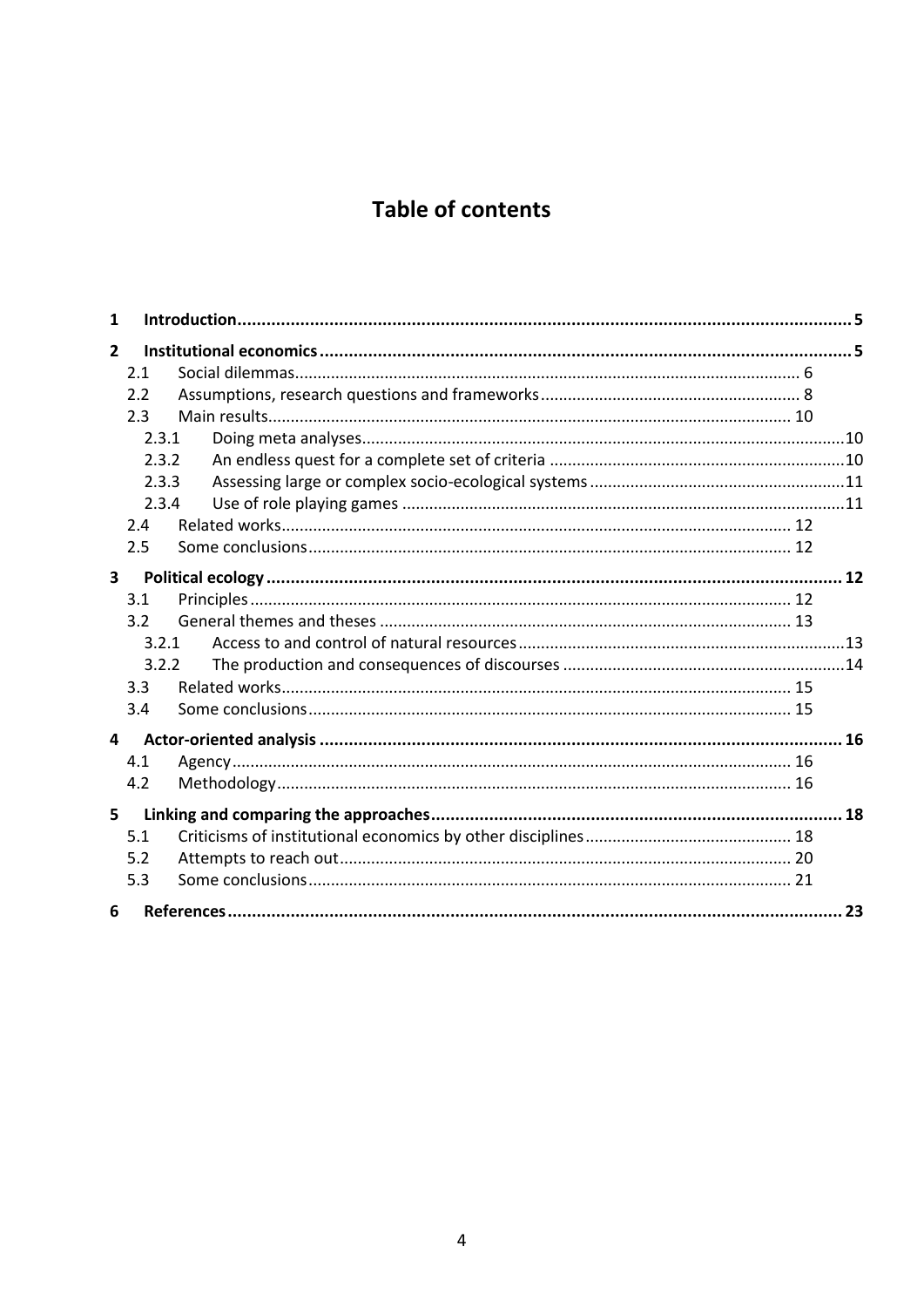# <span id="page-4-0"></span>**1 Introduction**

Around the world, the management of natural resources faces many challenges, for instance their overuse, or conflicts between actors for controlling access to these resources, etc. Since this management often involves many stakeholders (actors that may use the resources in different ways, several public administrations, etc.), problems of coordination frequently arise. For instance, an aquifer may be used by farmers, by industries and by municipalities for drinking water use, and organizing a sustainable management of groundwater use may require involving not only the Ministry of Water Resources, but also Ministries related to each of the abovementioned types of use (e.g., Ministry of Agriculture). Legal frameworks are often inadequate or insufficient and public organizations have often limited resources to set up processes involving all stakeholders in order to collectively organize management of the resource and/or to set up and implement regulations to control its use.

For each of these natural resources, studies (e.g., Molle, 2008) have shown time and again that there are no "silver bullets", i.e. there is no organizational setting or governance system that can guarantee sustainable management of natural resources and that can be implemented wholesale in any situation. Therefore, in order to study one case of natural resource management and possibly assess opportunities to improve the management, it may be interesting to know similar cases but, eventually, the most important thing is to analyze what is happening in this case, because solutions have to be designed for each case specifically.

Social sciences have designed several approaches that can be used to understand situations of natural resource management. Similar analytical tools may be used for studying the governance of a forest or the governance of groundwater resources. This text proposes an introduction to three main approaches that are used to assess cases of natural resource management: *institutional economics, political ecology* and *actor-oriented analysis*. We will see that each of these three approaches has a specific focus or "entry point" in assessing a situation of natural resource management. The approaches presented here can be implemented for a large diversity of natural resources, for instance pastures, forests, fisheries or water resources. Moreover, the approaches can also be used, to some extent, for the study of global commons (for instance, Earth's atmosphere).

These three approaches can be compared but are not completely on the same level in terms of what defines them. For instance, institutional economics (I will present in particular here new institutional economics) include both some general assumptions and a general method. By contrast, studies in political ecology share the same themes and same interests, but methods may vary widely. The next three sections present these three approaches and a fourth one organizes a comparison between them.

# <span id="page-4-1"></span>**2 Institutional economics**

<u>.</u>

Institutional economics study the creation, the functioning and the evolution of institutions<sup>1</sup> especially in the economic sector. Since the beginning of the  $20<sup>th</sup>$  century, "old" or classic institutional economics attempt to explain the creation of organizations in the economic sector and how economic transactions are embedded in wider social relationships (e.g. Commons,

 $^1$  An increasingly agreed-upon definition of an institution is the "rules in use", i.e., the rules that in practice influence actors' behavior, see Ostrom (1999). This concept has to be clearly differentiated with the one of "organization". An organization is a group of people that is organized to achieve a specific goal, for instance a firm, an administration, a water user organization or an informal farmer group.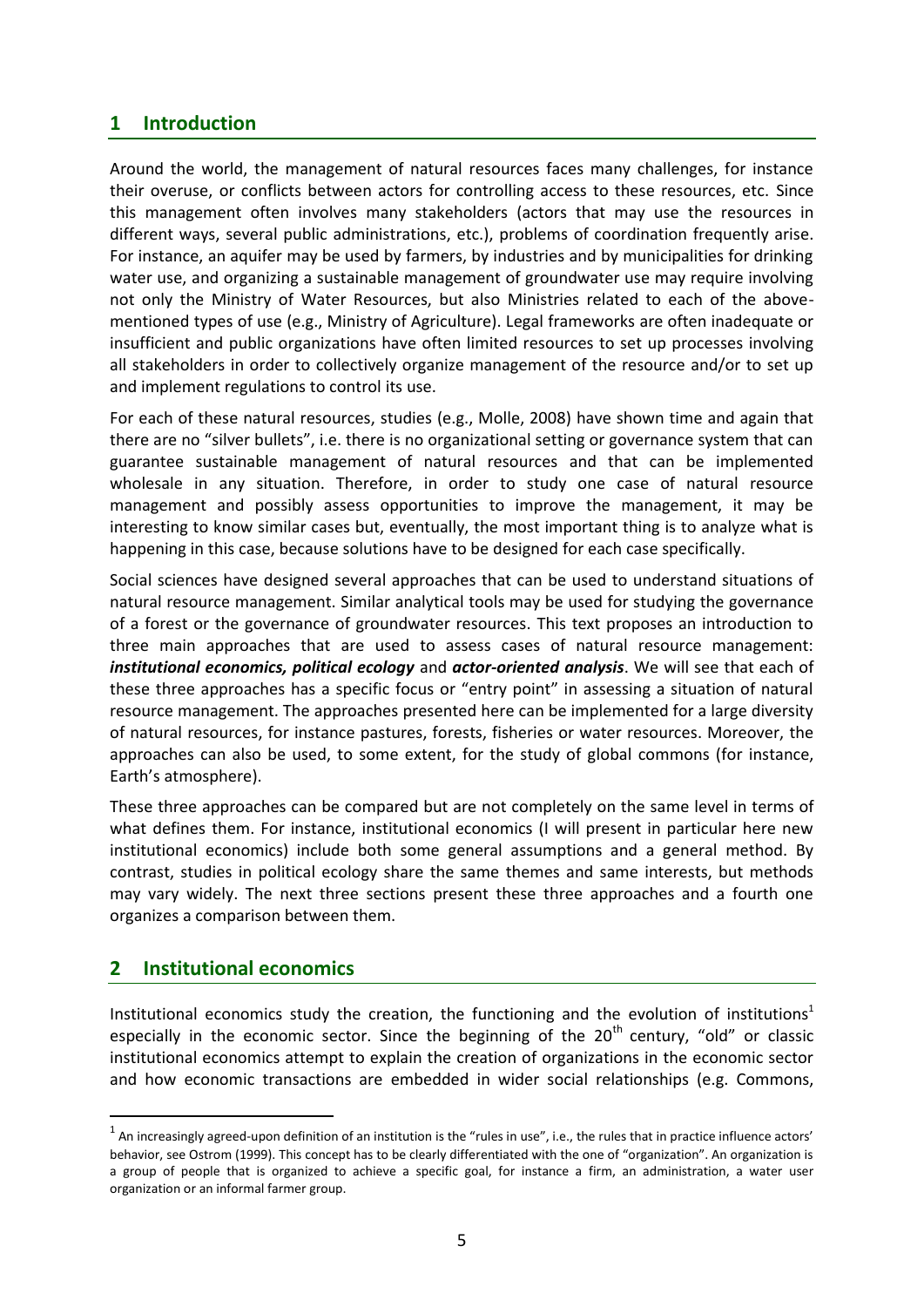1934). Some of them study cases of natural resource management (Marangos, 2009). From the 1970s onwards, new institutional economics were developed and propose to explain the creation, functioning and evolution of institutions based on methodological individualism (Hodgson, 2009). Most of studies of natural resource management based on institutional economics use this new institutional economics approach, and more specifically focus on one type of issues: the coordination between actors to find solutions to social dilemmas.

#### <span id="page-5-0"></span>**2.1 Social dilemmas**

A social dilemma is a situation where coordination between actors can generate greater benefits, for each actor, than if actors adopt individual strategies with no coordination (Poteete et al., 2009). In the field of natural resources, social dilemmas occur in two main cases. The first one is when actors use a natural resource and there is a risk of *overuse* of the resource, which may lead to its depletion. The lack of coordination between actors accessing a resource in open access (i.e., with no regulation to control this access) is likely to lead to the overuse of the resource, a process that was described by Hardin (1968) as a "tragedy of the commons". Second, actors may need to organize a collective investment (for instance an irrigation scheme) or set up an organization to manage the natural resource. Then, actors may under-invest in the collective investment or the set-up of the organization. This issue is referred to as a *provision* problem. Below, I present each of these two dilemmas in more details.

In order to explain the Tragedy of the Commons, let's imagine a village in a mountain area. Ten herders live in this village and jointly use a pasture for the grazing of the sheep they breed (see Figure 1 for the process described hereafter). Initially, each herder has 6 sheep and sends them all to the pasture. There is grass for every sheep and sheep are sold at a good price, say at 100 dollars per sheep. Then, in a situation where there is no collective rule to manage the number of sheep that are sent to the pasture, each herder has an economic incentive to increase the number of sheep the following year. Sometime later, each herder puts 10 sheep, thus in total 100 sheep graze the field. Each "square inch of grass" is grazed, but the sheep are still sufficiently fed. Each herder gets a profit of 1000 dollars. At that moment, every herder thinks: "100 sheep or 101 sheep, it is almost the same: since I make benefits for each sheep I send for grazing, I will increase the number of my sheep from 10 to 11 sheep". Then, the year after, there are 110 sheep in the common pasture: each sheep does not eat sufficiently, the herders earn only 80 dollars per sheep, and thus overall they earn less than the previous year (880 dollars instead of 1000). But still, even at that stage, for each of them (and if they do not talk to each other to collectively deal with the situation), it makes sense to increase to 12 sheep then 13 sheep, because, still, adding one more sheep will still lead to an increase of various hundreds of dollars in benefit. Herders will thus go on increasing the number of sheep until a situation whereby each herder has put 20 sheep and makes almost no profit (say, for instance, 3 dollars per sheep).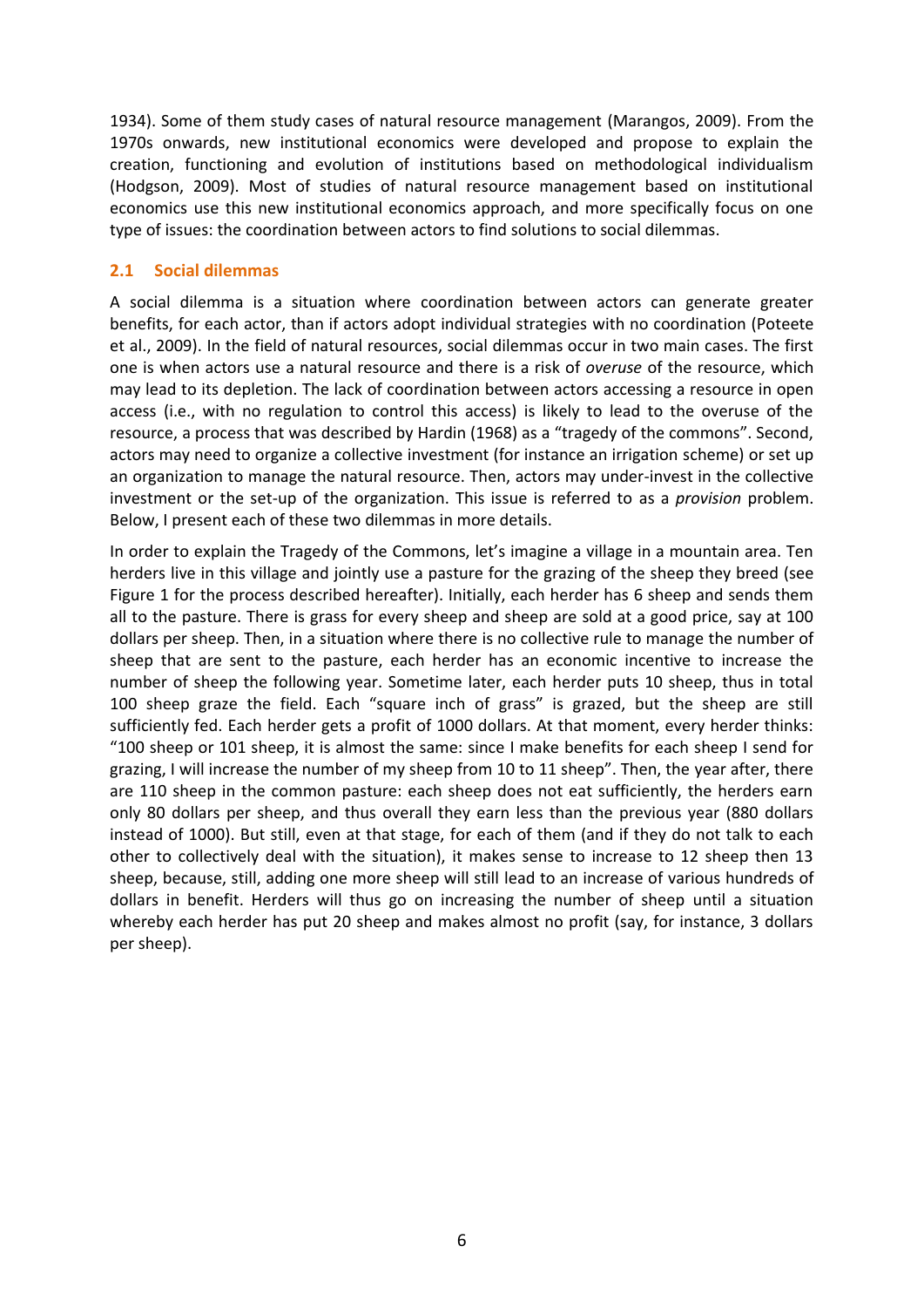



There are two key stages in this process. Stage 4 in Figure 1 is the situation involving 200 sheep grazing the field. This situation is unsatisfactory for every herder. The point is that none of them would accept *alone* to decrease the number of sheep that he or she sends to the common pasture: if one herder decreases from 20 to 19 sheep when the others still send 20 sheep to the pasture each, he/she will lose doing so (if she sends 20 sheep, she earns 60 dollars and if she reduces to 19 sheep, she earns only 57 dollars). The herder will reduce the small profit obtained without a significant improvement of the amount of grass available per sheep and thus the price at which the herder will sell his or her sheep. If there is no coordination between herders to move away from this situation, this situation is stable, in the sense that nobody has incentive to decrease alone the number of sheep he or she sends. This situation is called a *Nash equilibrium* in game theory. To summarize, if there is no coordination, the sum of actions taken by herders that were based on rational economic calculation will lead to the worst situation for everybody. Hardin (1968) describes the (apparently) unstoppable process towards overuse in the following way: *"But this is the conclusion reached by each and every rational herdsman sharing a commons. Therein is the tragedy. Each man is locked into a system that compels him to increase his herd without limit-in a world that is limited. Ruin is the destination toward which all men rush, each pursuing his own best interest in a society that believes in the freedom of the commons.*"

The second key stage is the one of 100 sheep sent to the pasture (Stage 2 in Figure 1). This situation amounts to the best income for each herder and thus also for the whole group. This situation may be referred as a Pareto optimum. However, this situation may be unstable: if there is no regulation or if there are no sufficient enforcement capacities to make sure that herders abide by some regulation, then each herder will have an incentive to cheat, thus moving forward towards the Nash equilibrium.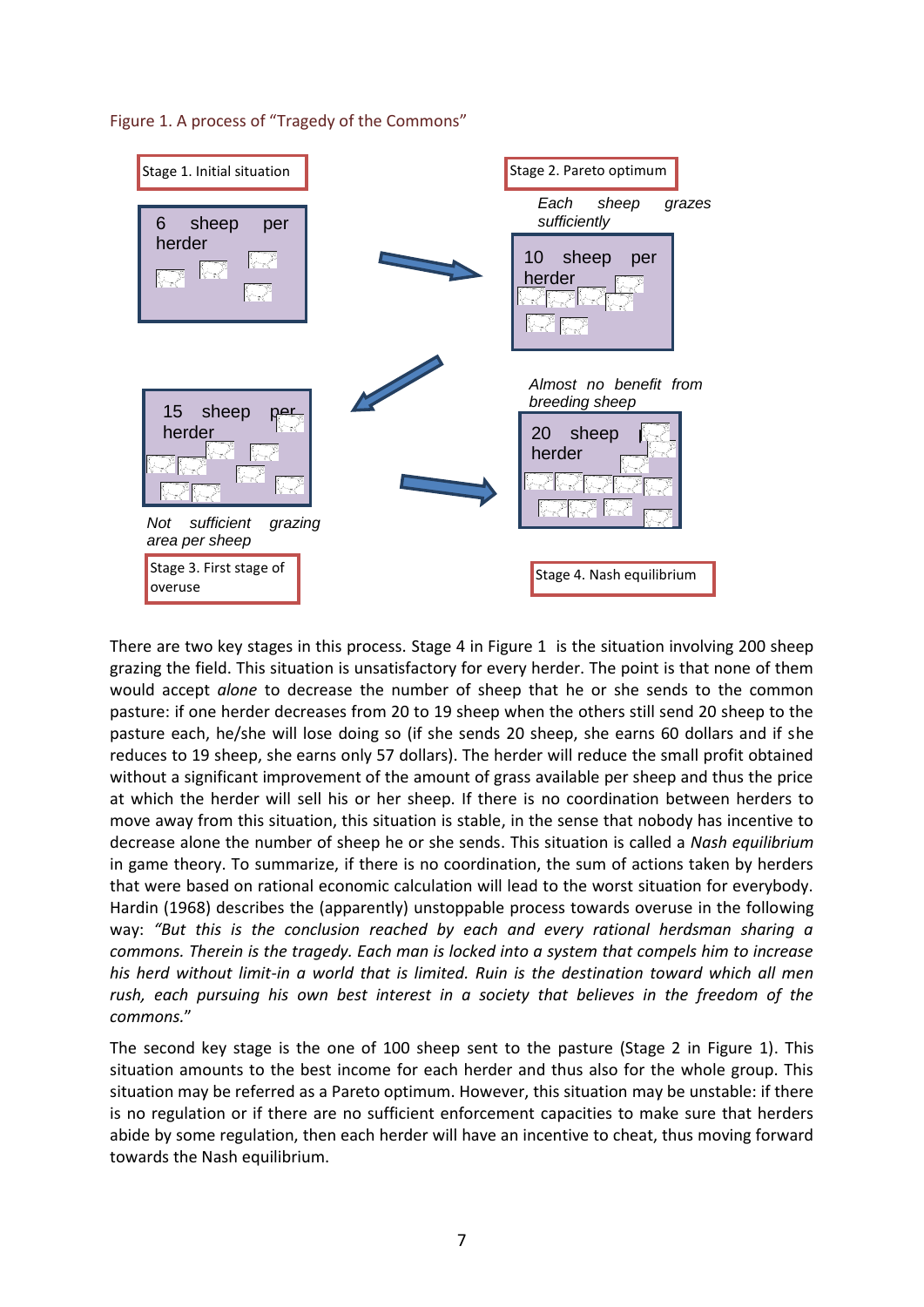The process can be read also as a problem caused by the occurrence of externalities. When there are 100 sheep in the field, each herder perceives all the benefits of putting one sheep more (approximately 100 dollars) because the negative consequences of his/her action will be spread over all herders, thus this herder will only be affected by a small share of the negative consequences of the overuse of the pasture that would be caused by having more than 100 sheep in the field (represented by a slight decrease in prices because his or her sheep will not be fed enough).

Other classical examples of overuse of resources resulting from a process of "Tragedy of the Commons" are groundwater overuse, overfishing, deforestation, etc. The pollution of a natural resources and the emission of greenhouse gas lead also to similar social dilemma. The term "tragedy of the commons" has become a popular term to describe this process, though Ostrom (1990) and many other scholars showed that the term is misleading: such process occurs in situations of open access and situations of resources "in common" (whether it means that there is a form of common property or that the natural resource is a common-pool resource- see Box 1) are not necessarily in a situation of open access. In particular, herders of the above-described imaginary village can sit around a cup of tea and discuss rules to control the number of sheep. This is not always easy, but by no means impossible!

The other type of social dilemmas is the provision of a public or club good (see Box 1). For instance, using the same previous examples, herders may decide to sow the pasture with forage crops. This will increase the amount of feed available for grazing. However, if there is no rule to force herders to contribute in the sowing of forage crops, then each herder will have an incentive not to contribute anything and let others bear the costs of sowing the forage crops (see Ostrom, 2000b for a similar example). In the absence of coordination between heders, the Nash equilibrium will be that nobody invests in sowing forage crops.

#### Box 1. Goods and property rights

The natural resources discussed here can be generally considered as common-pool resources. A common-pool good is a good that is both excludable (what somebody use will not be available for somebody else) and for which it is difficult – but no impossible – to control its use. Other types of goods exist. A club good is an excludable good (it is possible to prevent somebody from using a resource) and a non-rivalrous one (the use by somebody does not affect the use by somebody else). This is the case of satellite television for instance. In the case of natural resources, a club good may be for instance the building or maintenance of an irrigation scheme. A public good is a non-excludable good and a non-rivalrous one. This is the case of radio broadcast for instance.

This typology of good does not have any relation with the type of property of the resource. In particular, common-pool resources should not be confused with common-property resources (i.e., a resource that is jointly owned by a group). A common-pool resource may be managed under various property regimes and a common-property resource may not necessarily meet the two above-mentioned criteria (for instance, a common-property resource may be a club good).

#### <span id="page-7-0"></span>**2.2 Assumptions, research questions and frameworks**

Many studies in new institutional economics aim to identify the factors that influence the actors' capacities to cooperate and, in particular, their capacity to set up institutions. These studies are based on methodological individualism, whereby actors act in a rational way according to preferences that existed before the institutions were created (Vatn, 2007). They use frameworks and models to structure the comparison between different cases of collective action (Poteete et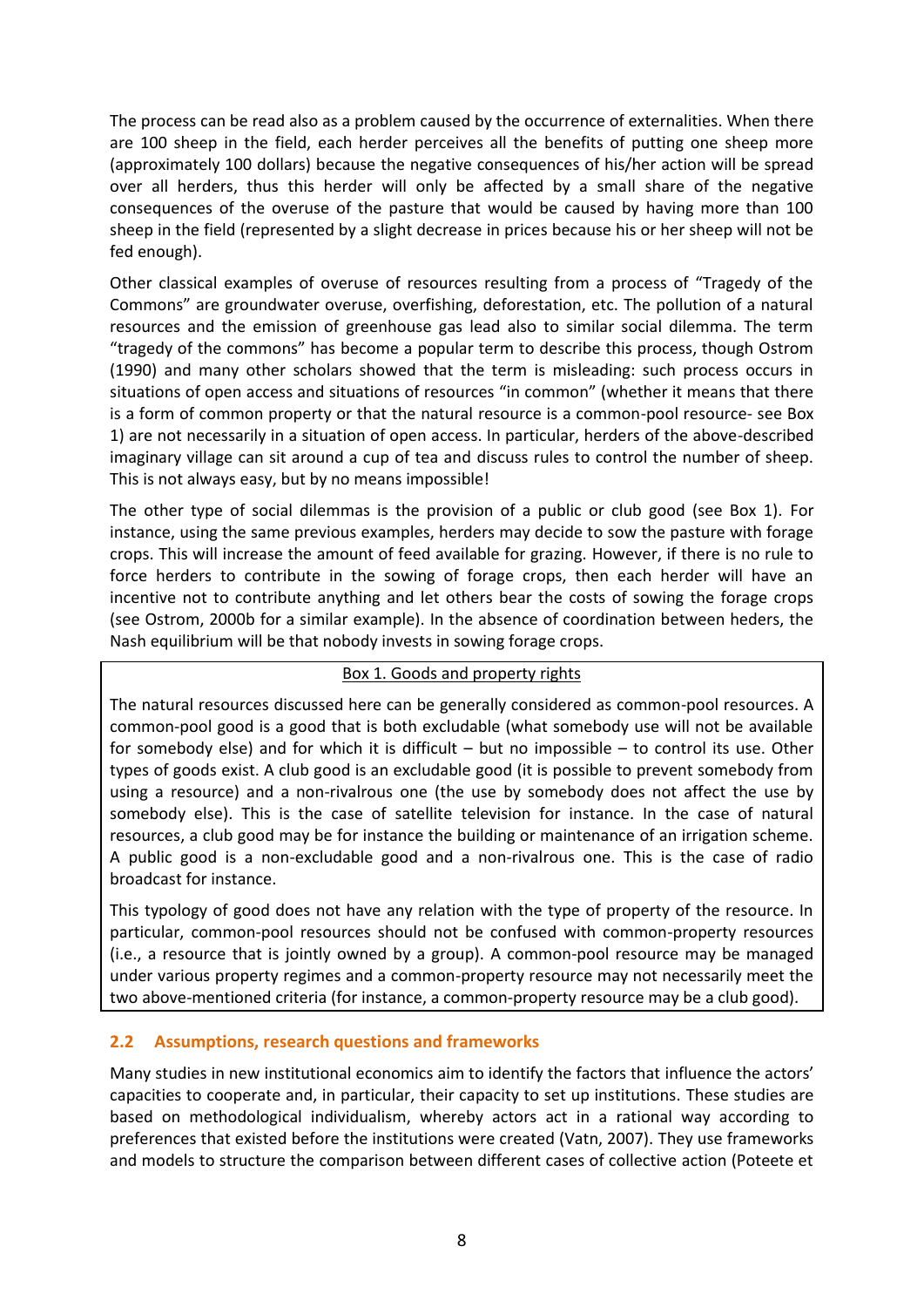al., 2009) and to obtain synthetic findings, especially in terms of correlations between explanatory and explained variables (Cox, 2014).

New institutional economics studies of natural resource management mainly attempt to identify regularities among a large variety of situations, in order to relate characteristics of the system (actors, resources, rules) with the outcome, especially in terms of solving social dilemmas. Generally, the questions are formulated in terms of identifying correlations between explanatory (or independent) and explained (or dependent) variables (Figure 2). First, the correlations can be identified between certain characteristics of actors and natural resources (and possibly technical systems) on the one hand, and the type of institutions created on the other. Second, correlations can be identified between the characteristics of actors, natural resources and institutions, on the one hand, and the effectiveness (or performance) of collective actions in terms of solving a social dilemma on the other (Ostrom, 2000a; Agrawal, 2001; Baggio et al., 2016). Less frequently, regularities are studied in terms of a general correlation between all variables, using for instance principal component analysis (e.g., the study by Bouriaud et al., 2015, of forest management in Europe).

Figure 2. Two main types of questions used in approaches in new institutional economics that study natural resource management



Studies that attempt to identify the second type of correlation increasingly use the Institutional Analysis and Development framework (or frameworks derived from it). This framework links the different variables involved in the second category of correlations (See Figure 3 and Ostrom, 2011). These studies focusing on the second type of correlation need to define performance. Performance can be considered as a measured "distance" between the existing situation and one considered as "good". Criteria have to be defined for defining a "good" situation and for assessing the distance between the current situation and the good one. What is considered as a "good" situation may differ from one actor to another. For instance, in an irrigation scheme, farmers will generally consider that the water user association performs well if water is delivered when demanded and with a low tariff. By contrast, the administration that monitors the water user association will often consider that the water user association performs well if sufficient funds are provided to ensure the maintenance of the scheme. In new institutional economics studies of natural resource management, the performance of the management is mainly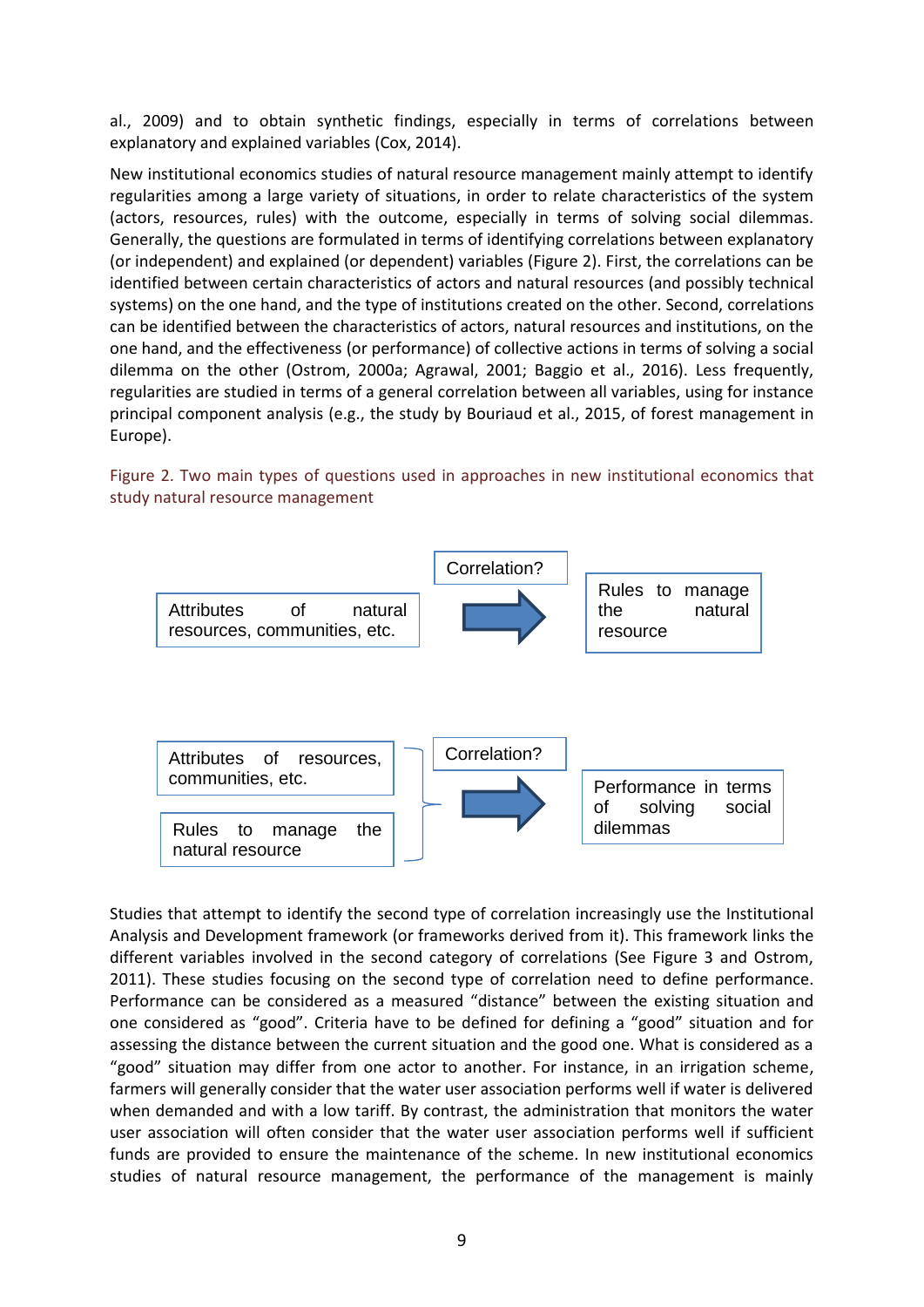measured in terms of the capacity of actors to solve social dilemmas (for instance, their capacity to design rules to make sure that a forest is not overexploited or that users of an irrigation scheme sufficiently contribute to its maintenance).

Figure 3. Institutional analysis and development framework (Ostrom, 2011)



#### **External Variables**

#### <span id="page-9-0"></span>**2.3 Main results**

Ostrom is clearly the most quoted author in the school of new institutional economics studying natural resource management. Ostrom spent many years identifying factors that may support the possibilities that users solve together social dilemmas related to natural resource management. In her 1990 book "Governing the Commons", she studied cases where users had managed a common-pool resource for a long time in a sustainable way and she identified eight general principles that the rules designed by these users generally followed. This book is also valuable because it both involves a qualitative analysis of several cases and a comparison between these cases. Ostrom (2000a) identified characteristics of the users and of the natural resource which support or weaken the prospect of successful collective action to solve social dilemmas. Ostrom (2010), in her 2009 Nobel prize lecture, indicated that theorists could predict the outcomes of the interaction between actors based on characteristics of the natural resources, of actors and on the type of interactions between them. Thanks to the work of Ostrom and others, all core elements of the approaches used by this school were already "in place" in the 1990s. I review hereafter the main results that this school has obtained over the last 25 years.

#### <span id="page-9-1"></span>*2.3.1 Doing meta analyses*

Many authors have tried to build large sets of cases, in order to find regularities between independent and dependent variables (Poteete et al., 2009). The analysis of a set of already existing cases studied at local level is referred to as a meta-analysis. For instance, Cox et al. (2010) reviewed 91 cases of user-based natural resource management and the quantitative analysis of this case confirmed Ostrom's (1990) eight principles for rule design that are conducive to a sustainable user-based management of natural resources.

#### <span id="page-9-2"></span>*2.3.2 An endless quest for a complete set of criteria*

Researchers have proposed various lists of design principles for rules that can facilitate actors' capacities to solve social dilemmas (Agrawal, 2001) or have attempted to build a list of the most important characteristics (of the resources, of the actors and of the institutions) that influence performance in terms of solving collective dilemmas (Epstein et al., 2014; Ostrom, 2000b;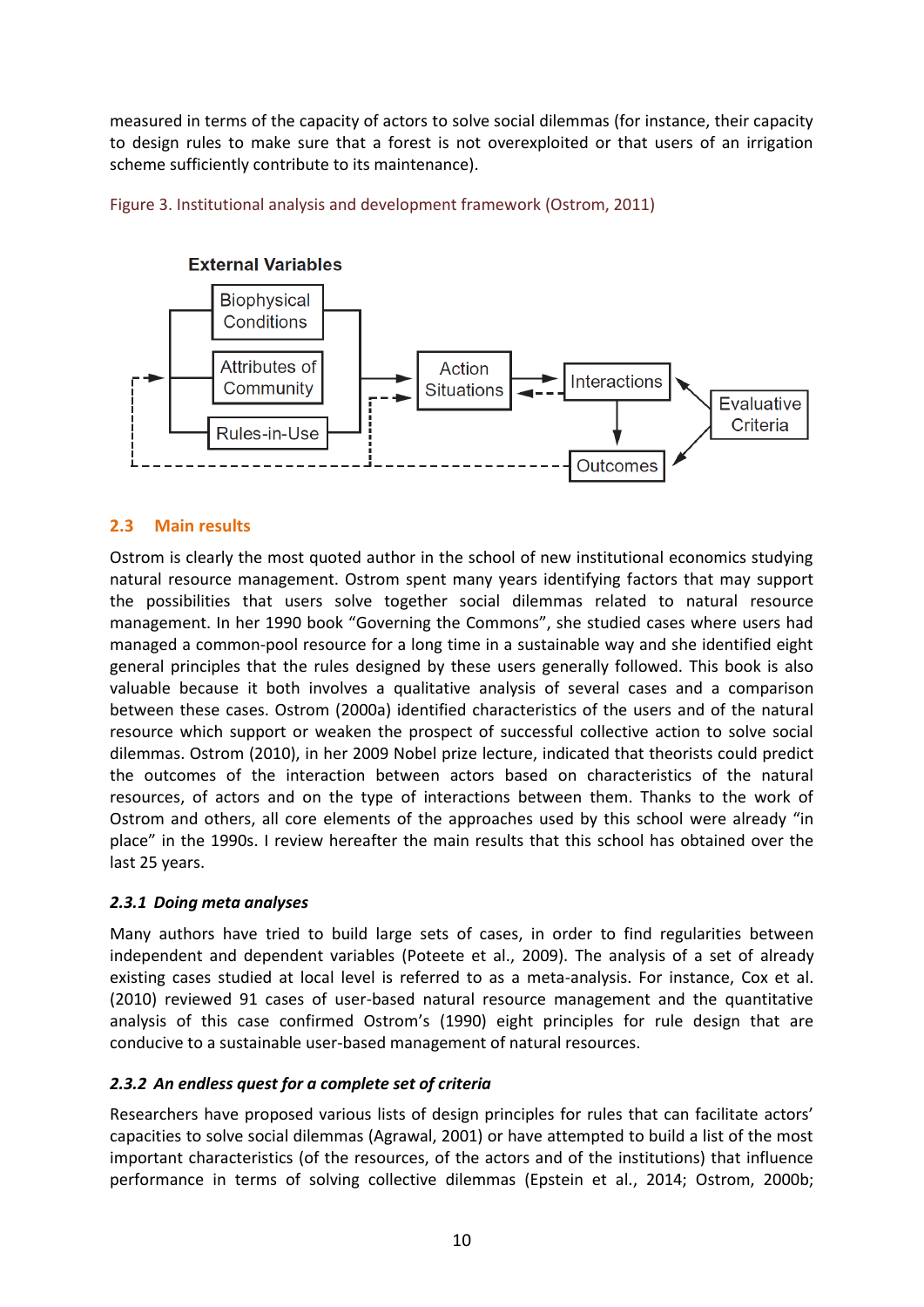Ostrom and Cox; 2010). These types of work try to predict, for each of these characteristics, whether it generally supports of weakens collective action.

However, this type of research has faced two main difficulties. First, these lists can be extended infinitely and the usefulness of large and universal lists of factors to assess one specific case or a general set of cases in practice does not come out clearly. The characteristics that mostly influence collective action generally differ from one case to another. There has been also an attempt to add characteristics related to social interactions (e.g. power) in the Institutional Analysis and Development framework (Epstein et al., 2014; Whaley and Weatherhead, 2014), with limited success to date.

Second, some of these characteristics have been studied in detail and it appears that there is not a universal relation between some of these characteristics and the performance of collective action. This is the case for instance of the degree of heterogeneity among users, which can be measured in terms of users' wealth, users' quantitative use of the resource, the benefits that users get from using the resource, etc. (Faysse, 2005; Andersson and Agrawal, 2011). Basically, key arguments are that, on the one hand, when there is a high heterogeneity in interests, the users with high stakes will accept to pay the "provision costs" of designing rules and will get involved in management. This argument was initially formulated by Olson (1965). For instance, Shah (1996) studied farmers' groups that collective invest in boreholes in India. The president of the company that each group creates is usually among the farmers that invested most. The president has thus high stakes in achieving a good performance of the company. On the other hand, high heterogeneity can lead to increased social "distance" between users and also increased differences in interests, which may make it more difficult for resource users to find agreements (Cardenas, 2003).

#### <span id="page-10-0"></span>*2.3.3 Assessing large or complex socio-ecological systems<sup>2</sup>*

Initially, most studies in institutional economics focused on community-based management of natural resources, at a local level. There were much fewer works on situations of comanagement between users and public organizations. This has evolved a lot over the past 20 years. First, Ostrom, from the 1990s onward, repeatedly affirmed the relevance of polycentric governance, i.e. that decision-making should not be made in a single place or center (for instance, an organization or a multi-stakeholder platform), but in various connected centers. Second, later studies broadened their scope of analysis. Some studies of local resources integrated external actors (Lopez-Gunn and Martinez-Cortina, 2006). Others broadened the scale of the studied natural resources (Villamayor-Tomas et al., 2014), for instance by focusing on global commons (Stern, 2011) and testing Ostrom's principles (Cox, 2014). Third, studies in new institutional economics show a growing interest in socio-ecological systems and how they transform. For instance, Steed (2010) studied the long-term evolution of situations of groundwater management in California.

#### <span id="page-10-1"></span>*2.3.4 Use of role playing or simulation games*

<u>.</u>

Ostrom and her colleagues initiated several tests in experimental economics with students (Ostrom et al., 1994). Typically, students have to deal with a social dilemma (for instance, the use and possible overuse of a common-pool resource). Different settings are tested, for instance heterogeneity in wealth, transaction costs, monitoring costs, etc. The capacity of students to solve the social dilemma is measured in each of these settings. Cardenas (2003) conducted

 $2$  A socio-ecological or social-ecological system is a system formed by a coherent biophysical unit (e.g., an ecosystem) and the actors that interact with or in relation to this biophysical unit.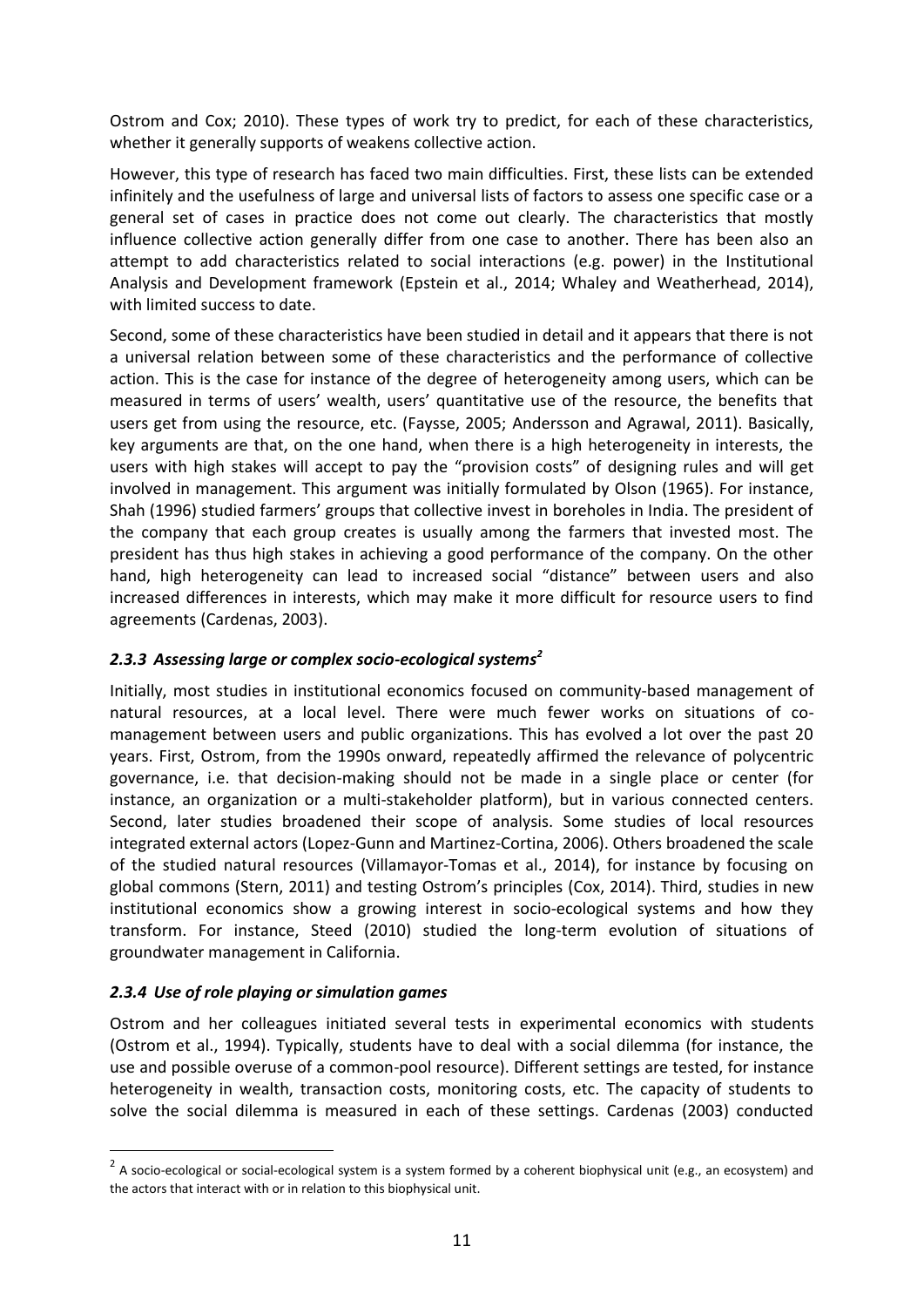similar experiments with people who were involved in their daily lives in the management of natural resources. He played a game with villagers in Colombia around the issue of overextraction of wood from forest. He showed for instance that communication within the group during the game and previous relations between players were factors that increased the capacity of the group to solve the social dilemma set in the game.

### <span id="page-11-0"></span>**2.4 Related works**

Some studies organized comparison between various cases of natural resources and identified factors that helped or hindered actors' capacities to solve dilemma, but did not necessarily base their analysis on methodological individualism. Ricks (2015) compared for instance the level of activity of several water user associations in Thailand and identified factors affecting this level of activity. Similarly, Faysse et al. (2010) identified a series of factors influencing the dynamism of water user associations and other farmers' organizations in Morocco. These factors were:

- the history of State involvement in a specific region: the more the State had been present in the past, the more it was difficult to set up strong farmers' organizations;
- farmers' positive (or negative) past experiences with farmers' organizations;
- the type of activities of farmers' organizations: some activities (such as water management) were risky and collective action could achieve only low benefits, whereas milk collection by cooperatives involved limited risks and were highly beneficial to their members;
- the accountability of the leaders of the farmers' organizations to members: farmers organizations at regional level were run by the rural notability with no linkages with grassroots farmers, whereas accountability was much stronger in village-level farmers' organizations.

#### <span id="page-11-1"></span>**2.5 Some conclusions**

Approaches in new institutional economics have proved their capacity to structure comparison over a wide number of cases. However, all studies over the past 25 years have also showed the absence of a universal set of factors that would capture, in all cases, the most relevant drivers of the success or failure of collective action.

# <span id="page-11-2"></span>**3 Political ecology**

# <span id="page-11-3"></span>**3.1 Principles**

Political ecology can be defined in opposition to "apolitical ecology" (Robbins, 2011, which is also a good reference book for this school of thought). Apolitical ecology means considering that natural resource management is about identifying technical problems that can be solved thanks to purely technical solutions. Apolitical ecology assumes that new technologies or sector-specific policies can systematically, and on their own, solve problems of natural resources (Robbins, 2011). Political ecology stands against this assumption. Political ecology rose also as a reaction against the fact that many studies of natural resource management tended to sideline or disregard issues such as power relationships, the role of local elites or corruption.

Political ecology focuses on the study of power relations with regards to the management of space and environment and of what actors gain or lose in their interactions with regards to natural resource management. A common assumption in political ecology is that political, social, and economic differences will lead to uneven distribution of costs and benefits in relation to natural resource management, which may in turn further differences between actors (Bryant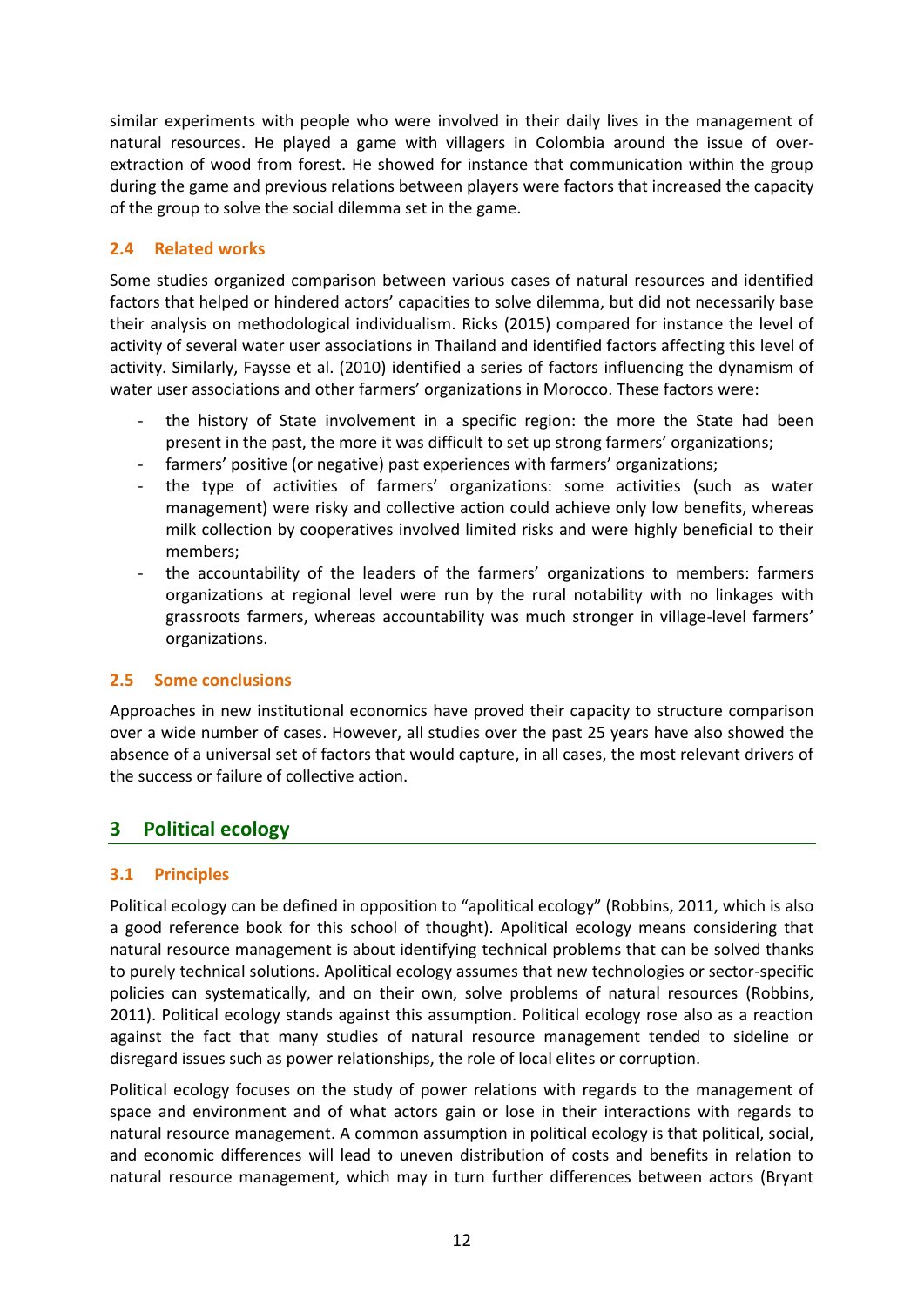and Bailey, 1997). Another common assumption is that, in situations of very asymmetrical power relations, it is illusionary to look for win-win solutions (see Box 2).

#### Box 2. Integrative and distributive negotiations

It is possible to differentiate between situations: 1) where some win-win solutions exist (i.e., everybody will be better off – according to their own criteria - compared with the initial situation); and 2) where what someone earns will be taken away from somebody else. Such a latter case is also referred to as a "zero-sum game". In the first type of situation, negotiations can be described as "integrative" and, in the second type, "distributive" (Leeuwis, 2000).

For political ecologists, environmental problems are not simply a reflection of policy failure but a manifestation of broader political and economic forces, associated notably with the global spread of capitalism (Bryant, 1997). Thus, political ecologists generally consider that in order to solve environmental problems, there is a need to implement radical changes to the local and global political economy, and a need to address the highly unequal power relationships within society in general.

Political ecology does not promote a specific research approach or method. Rather, according to Robbins (2011), it is a community of practice (i.e. groups of academics that exchange together) that study changes in social-ecological systems, with an explicit consideration of power relationships in their studies.

### <span id="page-12-0"></span>**3.2 General themes and theses**

Political ecology gives attention to two main themes: i) the access to natural resources, seen as objects around which power is expressed, and the management of these resource; ii) the production and consequences of discourses.

#### <span id="page-12-1"></span>*3.2.1 Access to and control of natural resources*

Studies in political ecology mainly assess how actors compete over the access to or control of natural resources. For instance, Springate-Baginski et al. (2013) study how staff from a forest department in India act in order to obstruct the implementation of an Act that would lead to land being reverted to local communities.

We will see hereafter four general theses related to this theme in each of the following subsections. The core elements of the three first theses are based on Robbins (2011), but examples presented are different from those proposed in his book.

#### 3.2.1.1 Degradation and marginalization

In many cases, economically or socially marginalized actors are blamed to be the cause of the overuse or pollution of natural resources. Political ecology approaches often show that it is important to understand the broad political and economic context in which overuse or pollution takes place. Often, marginalized actors are trapped in situations where, because of the macro context, they have limited agency<sup>3</sup> in changing their behavior vis-à-vis the natural resource. In particular, traditional production systems, that used to have low impacts on natural resources, have sometimes become harmful after their integration in larger markets of agricultural products.

For instance, one (among many others) of the drivers of deforestation of the Amazon forest is the practice of slash and burn by small-scale farmers. In some areas, once these small-scale

<u>.</u>

 $3$  See definition in section 4.1.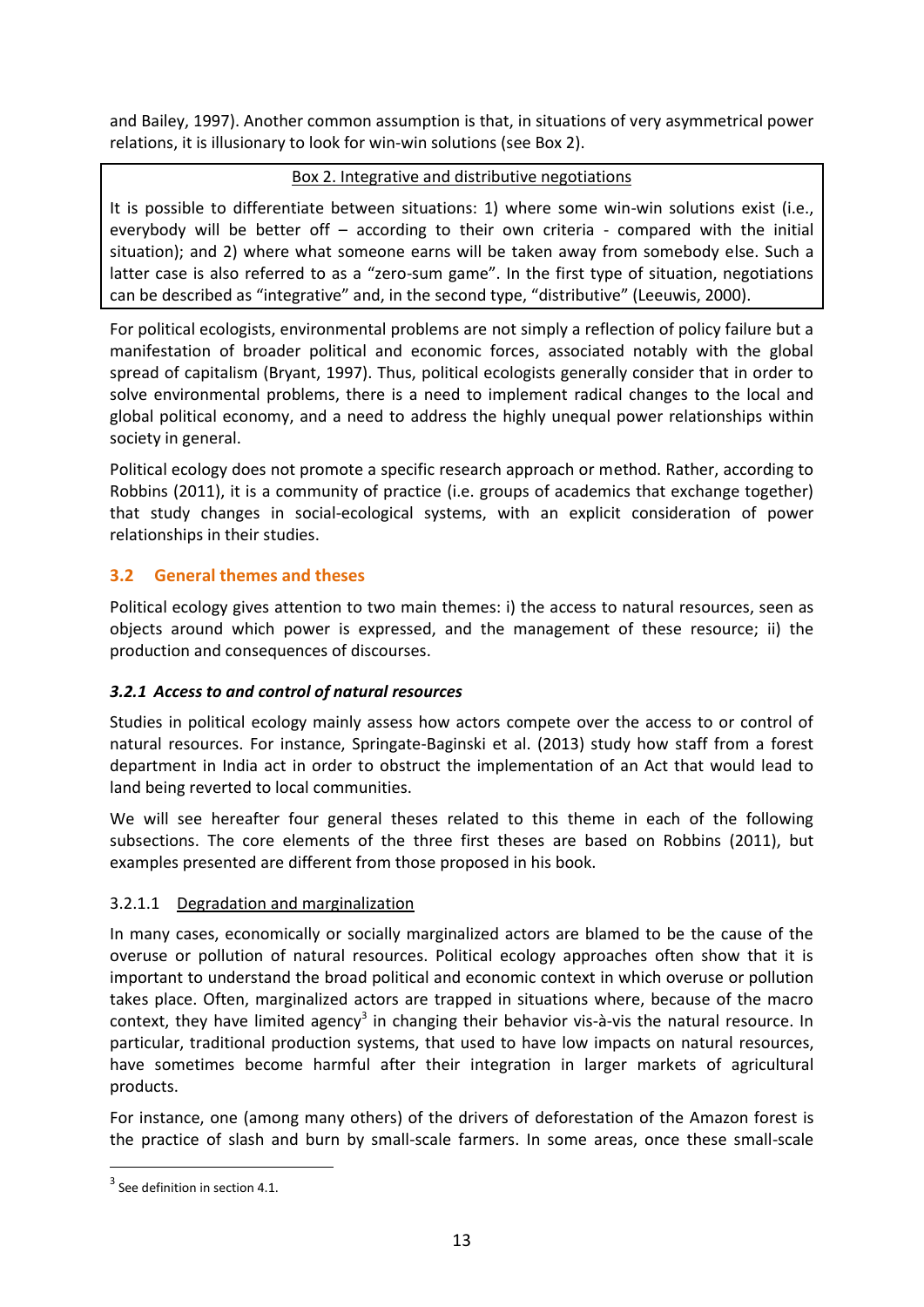farmers have cleared a patch of forest and have started farming, they are unable to obtain capital that would enable them to initiate more sustainable farming practices. They are forced to sell the deforested land to bigger farms. Small-scale farmers are then forced to go on clearing other forested areas (de Souza Mello Bicalho and Hoefle, 2008).

#### 3.2.1.2 Conservation and control

Environmental conservation policies may have pernicious results. The control of natural resources may be taken away from local communities in the name of sustainable management. This leads to a disruption of local livelihood systems.

For example, Clay (2016) describes the social dynamics involved in the creation of a conservation area spread over parts of the Republic of Congo, Cameroon and Central African Republic. The area was divided into specific zones, each one dedicated to a specific economic activity, such as safari hunting or industrial logging that would be made in a way not to harm the ecosystem. However, local inhabitants used to practice subsistence agriculture, hunting and gathering in zones that are now officially dedicated to other uses. These inhabitants are now barred from using these zones.

### 3.2.1.3 Environment conflicts and exclusion

This thesis argues that environmental conflicts are part of larger gendered, classed, political or raced struggles. For instance, Mukherji (2006) sets out to explain an apparent paradox. In the state of West Bengal in India, public regulation of farmers' access to groundwater is strong, although data show that groundwater overuse is limited. By contrast, in Gujarat (another state of India), groundwater overuse is common in many areas, but the state government had (before 2006) taken limited actions to address the problem and especially to regulate farmers' access to groundwater. Her explanation is that the government of West Bengal has been run for decades by a urban elite, and farmers' organizations are generally weak in this state. In Gujarat, farmers' organizations are strong and they have close connections with politicians. These organizations are able to mobilize farmers and organize large demonstrations each time the government tries to set up some form of regulation or tries to decrease the subsidies for the electricity that farmers use to pump groundwater.

#### 3.2.1.4 Official and actual decision-making power of marginal actors

Many development projects have attempted to ensure that actors that had in the past limited decision in natural resource management were empowered to have a much more important role in decision-making in new governance structure. However, many studies in political ecology showed the difference between the presence of marginal actors as shown in official organizational charts and their actual capacity to influence decision-making.

For instance, Dahal et al. (2014) studied the participation of marginalized groups (poor, women, lower caste, and landless) in management institutions in a natural conservation area in Nepal. They showed that the actors were officially members of the local village committees. However, for many reasons (lack of time and resources, lack of capacity-building), their role was de facto limited.

#### <span id="page-13-0"></span>*3.2.2 The production and consequences of discourses*

The second main theme addressed by political ecology focuses on the production and consequences of discourses. Indeed, natural resource management problems do not exist per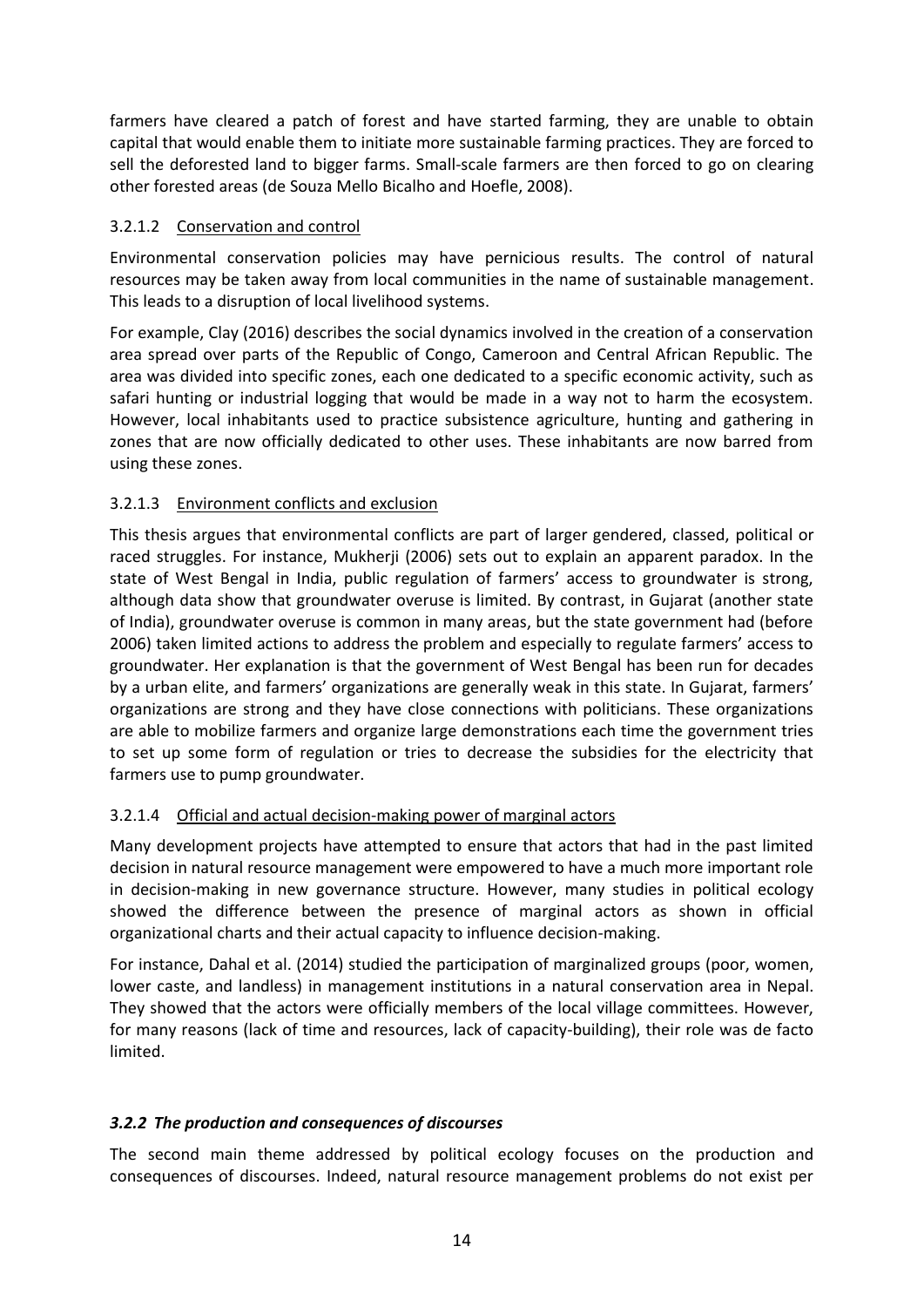se: they are social constructs. Political ecology studies how actors frame discourses in public arenas and attempt to impose their views on how to consider problems related to natural resources.

For instance, Birkenholtz (2009) studied the production of discourses over the issue of groundwater overuse and over solutions to solve this issue, in Rajasthan state in India. Groundwater depletion is common in many areas of this state, due to the presence of approximately 1.4 million tube wells. The government of Rajasthan promoted a new law to regulate groundwater, with the support of the World Bank. The law scheduled that there would be new authorities in charge of groundwater regulation. These authorities would be organized in three tiers with no election. These organizations would set rules to control tube well drilling. The Act also scheduled the delivering of individual and tradable entitlements to use groundwater. The Act was based on the assessment of a "groundwater problem" framed as a technical (i.e. not political) problem that required technical solutions. The government tried to impose its discourse, which involved the idea that farmers overused water because they were unaware of the groundwater depletion process, therefore they should be trained to use water in a responsible way. A water awareness campaign was launched to promote the way the government framed the problem and the proposed solution, i.e. the new Water Act.

Birkenholtz (2009) made a survey about farmers' perception of the groundwater problems and about the solutions proposed in the new Act. He found that scheduled class farmers were not against regulation for lack of knowledge, but because they lacked trust in the impartiality of State regulation. They said for instance: "Government is corrupt. Legislation would just mean more bribes to government officials and the wealthy would get their tube wells anyway". Bribes could be used already to obtain an electrical connection for a pump. By contrast, the local elite farmers were in support of regulation because first they considered that scheduled class farmers were the ones misusing water. Second, they thought that they would be able to control water access thanks to their close connections with local authorities. Birkenholtz concluded with the need to develop accountable institutions at different levels.

A dominant discourse may be manipulated by actors that are not in position to challenge it. In Indonesia in the 1990s, international donors produced a dominant discourse (we can say also narrative), which maintained that deferred maintenance was the key factor behind the poor performance of irrigation schemes. Indonesian irrigation agencies did not believe in this narrative, but acknowledged it officially to obtain funds in order to rehabilitate the irrigation schemes (Suhardiman and Mollinga, 2012).

#### <span id="page-14-0"></span>**3.3 Related works**

Other works in sociology and anthropology provide details assessments of social processes related to the use and management of natural resources, without framing these assessments in a political ecology perspective. This is for instance the case of Prakash (2005) who studied the "boom and dust" trajectory of groundwater use in a village in India (Box 3).

#### <span id="page-14-1"></span>**3.4 Some conclusions**

Studies in political ecology address many issues and processes not accounted for in institutional economics. These studies open the "black boxes" of processes of natural resource management. They pay attention to how problems are framed and to the embeddedness of natural resource management within large social processes.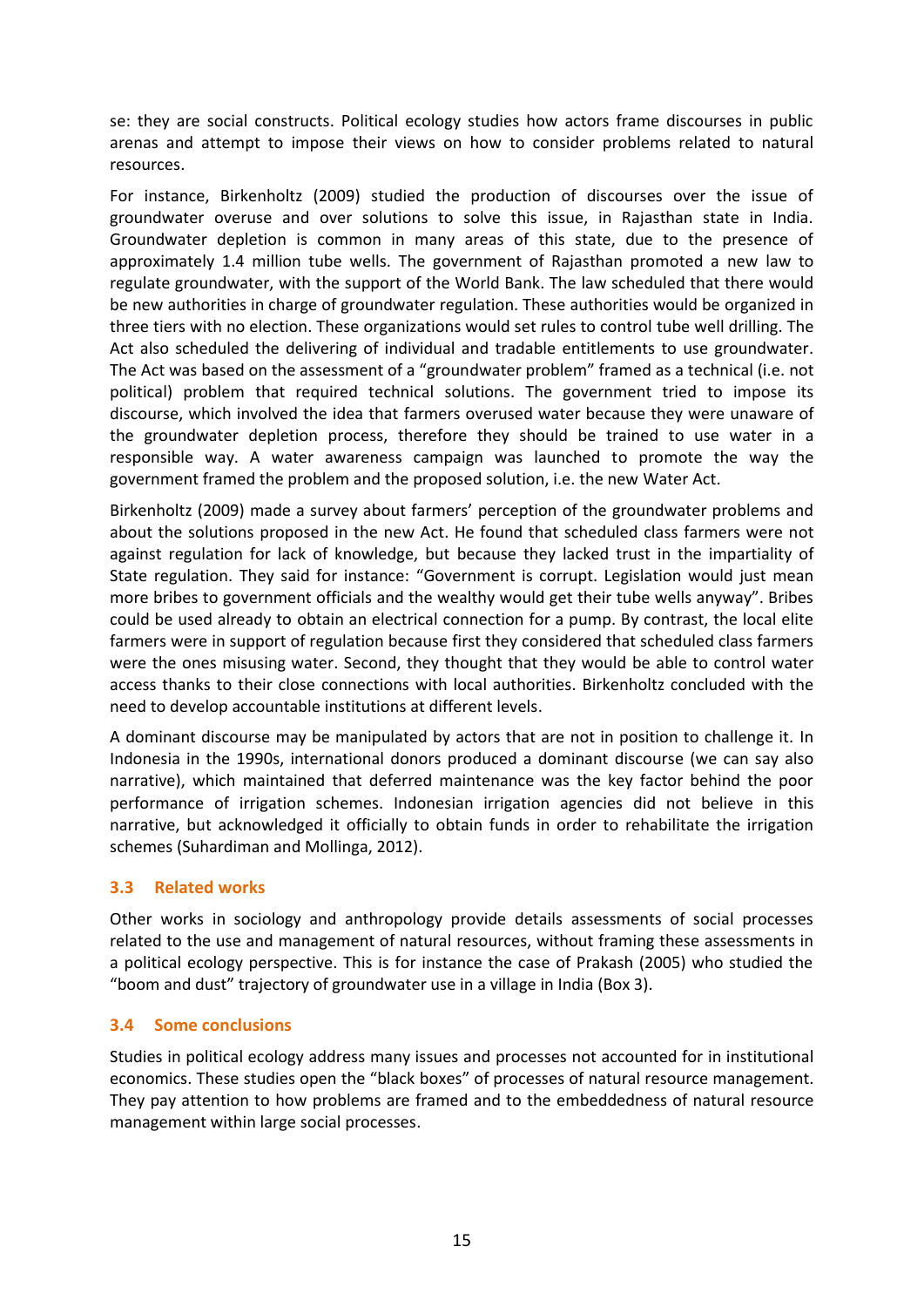However, sometimes these studies have a tendency to consider that situations of natural resource management are always zero-sum games. Moreover, there is sometimes a difficulty to scale up the results obtained from the analysis of specific cases.

Box 3. Social dynamics related to groundwater use in a village of Gujarat, India (Prakash, 2005)

Prakash (2005) studied the social dynamics related to groundwater use in a village of Gujarat, India. In this village, many small-scale farmers used to work as laborers on larger farms. In the 1970s, electricity was introduced and farmers started using electricity to pump groundwater. The 1975-1985 was the "golden age" of groundwater use: at first, the large-scale farmers sold the groundwater pumped from their boreholes to small-scale farmers, which could use this water to initiate more intensive farming on their plots. Later on, small-scale farmers also delved into the "groundwater economy" and drilled boreholes on their own plots. However, groundwater levels soon started to decline. Groundwater level decreased from 2 m below land level to 130 m in 40 years. Boreholes located in the plots of smallholders dried up, and these farmers had not the means to go on drilling to still be able to tap groundwater. These smallholders had to go back working on the farms of larger farmers, who had the capital required to drill their boreholes deeper. Large-scale farmers started using their income to prepare a future in cities.

# <span id="page-15-0"></span>**4 Actor-oriented analysis**

The third approach is possibly less known and delineated than the two previous ones. A key reference is Long's (2003) book entitled "Development sociology: actor perspectives". Long framed the term of "actor-oriented analysis" that does not capture very well the core idea of the approach (interface analysis might for instance be actually more suited) but this is how this approach is generally referred to.

#### <span id="page-15-1"></span>**4.1 Agency**

The concept of agency is key in this approach. Agency is the ability to take action and make a difference over a course of events (Giddens, 1984). "Agency concerns events of which an individual is the perpetrator, in the sense that the individual could, at any phase of a given sequence of conduct, have acted differently" (Giddens, 1984). Verschoor (1997) adds that agency represents "the ability to make decisions based on social experience combined with the capacity to manipulate social relations and to enroll others into his or her projects". Giddens (1984) proposes that agency is the result of: 1) knowledgeability, whereby experiences and desires are reflexively interpreted and internalized; and 2) actors' capability to command relevant skills, access to material and non-material resources and engage in particular organizing practices. All these definitions have been proposed by sociologists. The economist Amartya Sen (2001) proposes a largely similar definition, i.e., the capacity of somebody to pursue and realize goals that she values or has reasons to value.

Actor's agency is expressed within structures. These structures are the formal and informal contexts within which actors operate, such as laws, regulatory frameworks. These structures provide both constraints and resources to actors.

#### <span id="page-15-2"></span>**4.2 Methodology**

Actor-oriented analysis is based on the study of arenas (or 'interfaces'). "Arenas are social locations or situations in which contests over issues, resources, values, and representations take place" (Long, 2003). These arenas are the places where actors coordinate and negotiate. The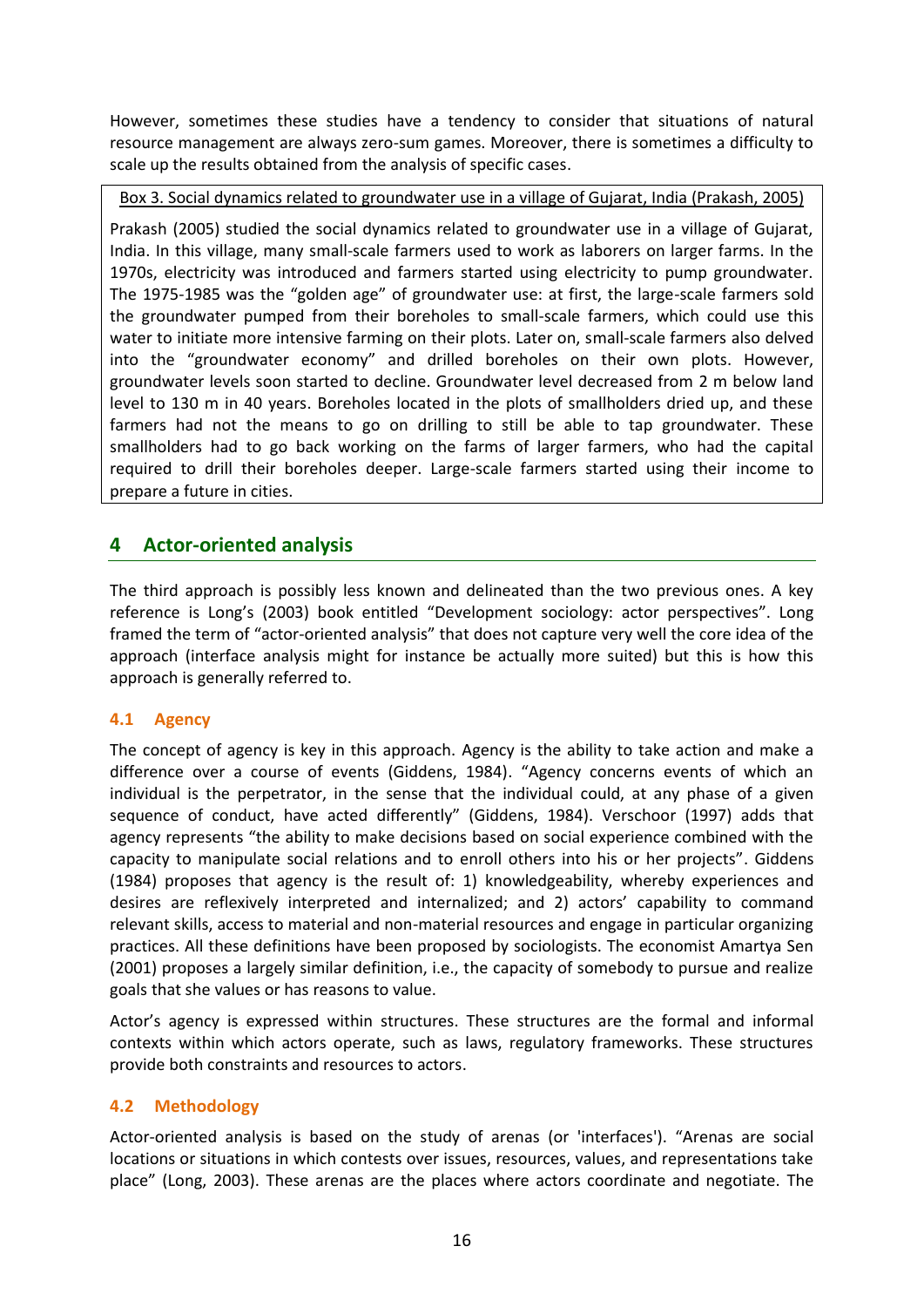study of these arenas makes it possible to understand the viewpoints of actors, their strategies, their resources and eventually their agency. Arenas may be specific, and sometimes informal spaces (for instance, the interactions that take place between a forest department and local communities after the first one found out areas that had been illegally deforested) or they may be institutionalized spaces (for instance, a water basin committee).

If a researcher asks actors about their relationship with other actors, the answer may be very general and insufficiently based on specific arguments. If actors are asked about their general role, they may also answer about their official role – not what happens in practice. Asking actors about specific issues helps making this link between actors' assertions and specific topics, events, actions, or discourses. In particular, the main idea of the actor-oriented approach is that the interactions between actors become more explicit during a specific event

The methodology may involve assessing the following elements (that can be typically inserted in interview guides) around a specific issue (e.g., a drought that recently occurred):

- 1. actors' perception of the socio-ecological system, of other actors' agency and of their own rooms for maneuver;
- 2. actors' goals and strategies vis-à-vis the specific issue;
- 3. how actors interacted;
- 4. the outcomes of these interactions and especially if each actor was able to reach his or her objective;
- 5. what actors learnt from this experience and the possible changes in their perceptions.

Ben Mustapha (2016) assessed the management of water user associations in Tunisia using such an approach (see Box 4). Similarly, Faysse and Thomas (2016) analyzed the negotiation that took place around two tree farming development projects in Morocco. They analyzed the goals of each of the actors involved in the projects in terms of the characteristics of these projects, how the negotiation took place and finally the outcomes of the negotiation in terms of the final characteristics of the projects.

### Box 4. Interactions among actors in irrigation schemes in Tunisia (Ben Mustapha, 2016; Ben Mustapha and Faysse, 2017)

In Tunisia, medium scale irrigation schemes are managed by water user associations. Farmers and public administration generally have not the same criteria for defining the performance of these associations. Despite this diversity of viewpoints, most farmers and staff of the public administration concur to say that the performance of these water user associations is mediocre.

Ben Mustapha (2016) studied three of these water user associations and for each of them, she selected 2 or 3 issues around which actors were interacting with regards to the management of the water user association. She studied for instance water allocation, water quality, the management of a period of drought, or the management of debts that farmers have vis-à-vis the water user association. For each issue, she used the above-mentioned list of points in her interviews with actors. She then used the following typology of coalitions that had appeared for each issue.

- Coalition of level 0: actors do not share a common assessment of the issue;
- Coalition of level 1: actors share a common assessment, but they do not identify win-win solutions;
- Coalition of level 2: actors identify win-win a solution, but are not active to implement it:
- Coalition of level 3: actors of the coalition act together in order to achieve a solution that should enable each of them to achieve his or her objective in the short term;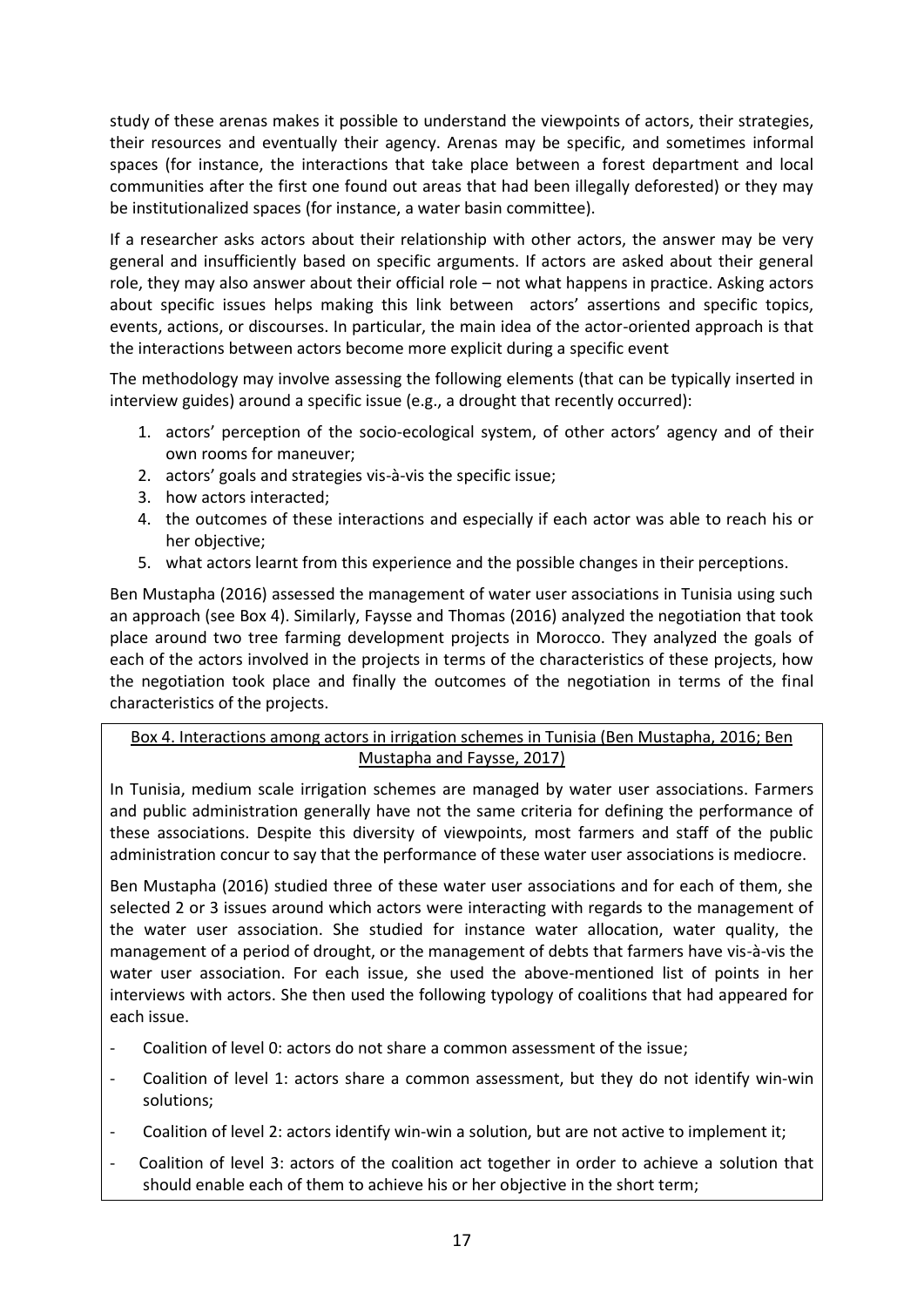Coalition of level 4: actors of the coalition act together in order to achieve a win-win solution taking into account possible future evolutions of the socio-technical system.

Coalitions of level 1 and 2 may be qualified as "potential coalitions", whereas actors group into "active coalitions" when level 3 and 4 are reached.

For each issue, Ben Mustapha identified the coalitions involved (some actors belonged to various coalitions) and also identified the factors that impeded the group to achieve a higher degree. For instance, in one of the water user associations, small-scale tenants and users close to the boreholes located within the irrigation schemes wanted to set up rules for a more equitable allocation of groundwater, but the management committee of the association and large-scale tenants blocked their initiative. Therefore, the coalition involving small-scale tenants was of level 2. The analysis also involved an assessment of how relations between actors evolved over a period of 5 years.

# <span id="page-17-0"></span>**5 Linking and comparing the approaches**

Scholars that study collective action for the management of "commons" created an association in 1989 that is now labeled the International Association of the Study of the Commons<sup>4</sup>. This association encompasses researchers from different academic traditions. The association enabled a collection of a huge number of cases at local level, thanks to a website, conferences and the International Journal of the Commons. However, despite these opportunities for exchange, there has been limited theoretical discussion between the different academic traditions.

#### <span id="page-17-1"></span>**5.1 Criticisms of institutional economics by other disciplines<sup>5</sup>**

Since the mid-1990s, scholars who adopt sociology or anthropology approaches have published numerous articles that point out the shortcomings of the approaches in institutional economics in terms of their theoretical bases, goals, assumptions and methods. Mosse (1997) and Steins and Edwards (1999) were particularly convincing because they showed that undertaking a (short-sighted) analysis, based on theories in institutional economics, would lead to a misunderstanding of what actually occurs in the cases they studied.

Mosse (1997) studied the collective management of irrigation tanks in India. In a small water basin of South India, there are rules for water allocation for the tanks in almost all of the 56 villages situated in the upstream part of the basin. By contrast, there is no rule in the 21 tanks situated in the downstream part. There, farmers do not use water from the tank or access it individually. Mosse (1997) sets out to understand why such difference occurs. He first tries an analysis based on a perspective in new institutional economics. This works at first sight because, indeed, there are sandy soils in the upstream part and there, irrigation is necessary for cultivation. Therefore, there will be high benefits from cooperation. In the downstream part, the black soils can retain water from rains, thus irrigation is less important and cooperation is much less necessary. Thus, an approach in institutional economics would claim that the soil characteristics explained differences in the collective management of tanks. However, Mosse (1997) showed that in villages situated downstream, tanks had previously been managed collectively. The soil characteristics actually made it possible for some of the farmers in these villages to stop using tank irrigation water because they considered that the tanks were poorly

1

<sup>4</sup> See http://www.iasc-commons.org/

<sup>&</sup>lt;sup>5</sup> This section largely draws from Faysse and Ben Mustapha (2017)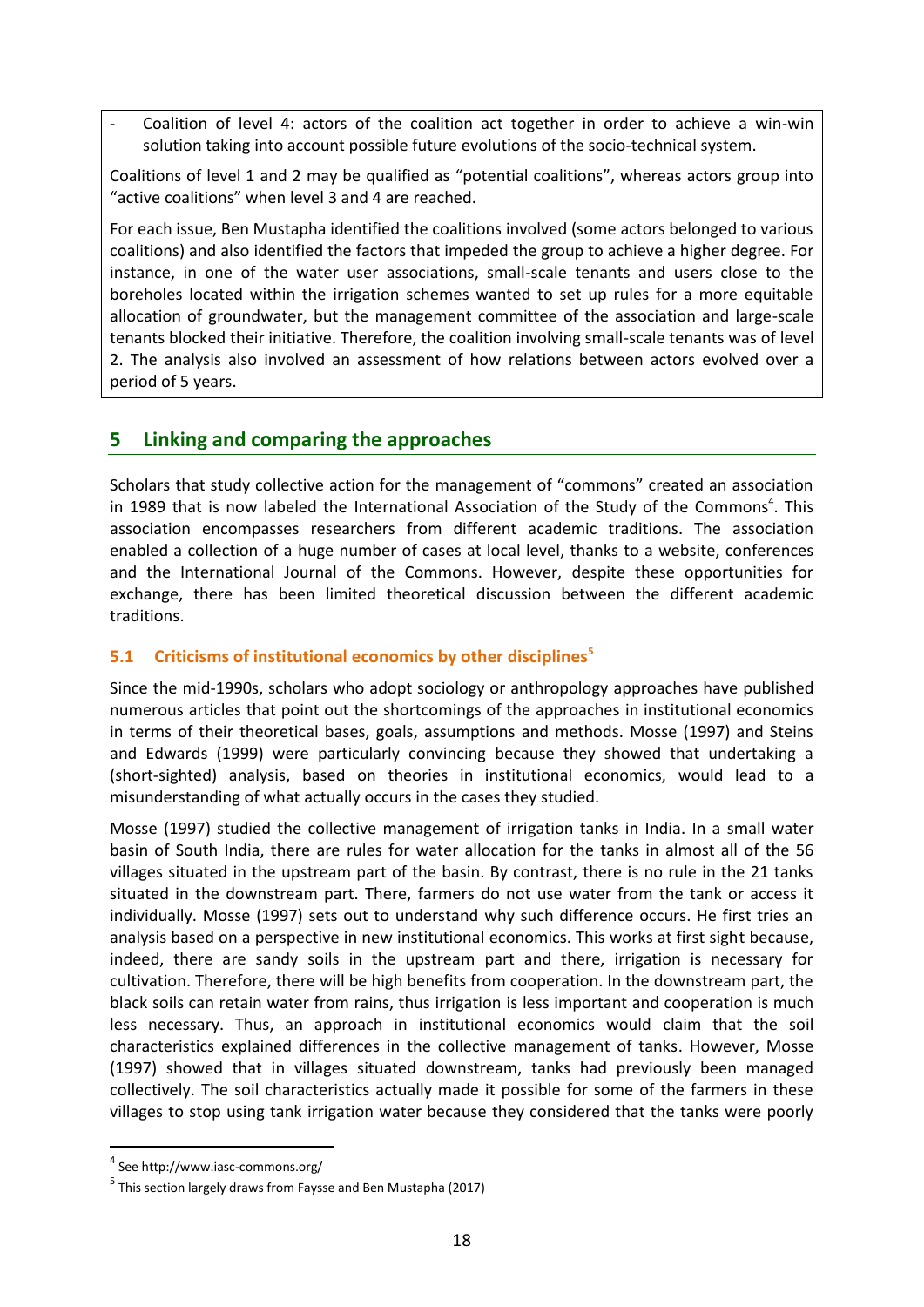managed. The difference in soils appeared to be not an opportunity to build collective action in the upstream part, but an opportunity to diversify from rice production and « exit » from traditional authoritarian rule in the downstream part. Mosse concluded that common-pool resources are not only physical resources, but also symbolic ones. They constitute an important locus of social and power relations. Based on this example, Mosse argued that approaches in new institutional economics fail to take into account power relation and the history of social relations

Similarly, Steins and Edwards (1999) analyzed a fishing cooperative in Ireland. Fishers mainly fish in a bay. In the 1980s, three salmon farms were installed in this bay, which led to a decrease in the fishing area and also created marine pollution. The fishermen created in 1991 a cooperative with the official goal of producing shellfish. Some years later, the production of shellfish was ailing because of problems of coordination among members. However, the cooperative met all Ostrom's (1990) principles for the sustained user-based management of common-pool resources. Steins and Edwards (1999) showed that the cooperative members did not create the cooperative with a view to achieving its officially stated goal, namely, to develop joint economic activities in a bay. Instead, they were motivated by a hidden objective, which was to assert their rights in the bay and to limit the development of salmon farms.

In the light of this analysis, Steins and Edwards argued that performance of collective action should be assessed based on members' own definition of performance. "Any research that starts with the assumption that some form of collective action is 'successful' while another is a 'failure' will never get to analyze how the distinction is constructed and used". More generally, they consider that a social constructivist approach is required to study collective action. Social constructivism gives importance to the way people construct and assess their reality and considers that social science should focus on deciphering the multiple representations of reality rather than trying to unveil an "objective one". Steins and Edward conclude that Ostrom's 8 principles should be used not as prescription over what natural resource management should be but as a possible good basis to help frame research questions.

Generally speaking, many sociologists and anthropologists consider that studies from the new institutional economics school are based on a relatively functionalist and utilitarian approach to common-pool resources. They claim that new institutional economics analyses focus exclusively on the questions of "incentives" in order to understand how and why actors manage to solve social dilemmas (Hall et al., 2014). In addition, sociologists and anthropologists generally consider that the new institutional economics school uses an oversimplified model to explain the relationship between actors and between actors and natural resources (Mosse, 1997). In particular, they criticize the gap they perceive between: 1) the research findings in sociology and anthropology, in terms of the key elements that should be considered in a case study of collective action (as mentioned above); and 2) the elements that the new institutional economics school includes in its theoretical bases. The following list presents the main criticisms and shows, for some of them, how the new institutional economics theoretical bases have evolved in a way that answers these criticisms to some extent:

**Multiple issues and social embeddedness.** The theoretical bases used by the new institutional economics school generally consider that actors involved in a socioecological or socio-technical system interact around a single issue (e.g. a social dilemma concerning the sustainable use of a common-pool resource). However, in practice, actors' interaction is usually linked to several issues, in distinct but interrelated arenas. For example, actors involved in natural resource management may also be involved in local politics and there may be possible competition between different families or groups, etc. (Steins and Edwards, 1999).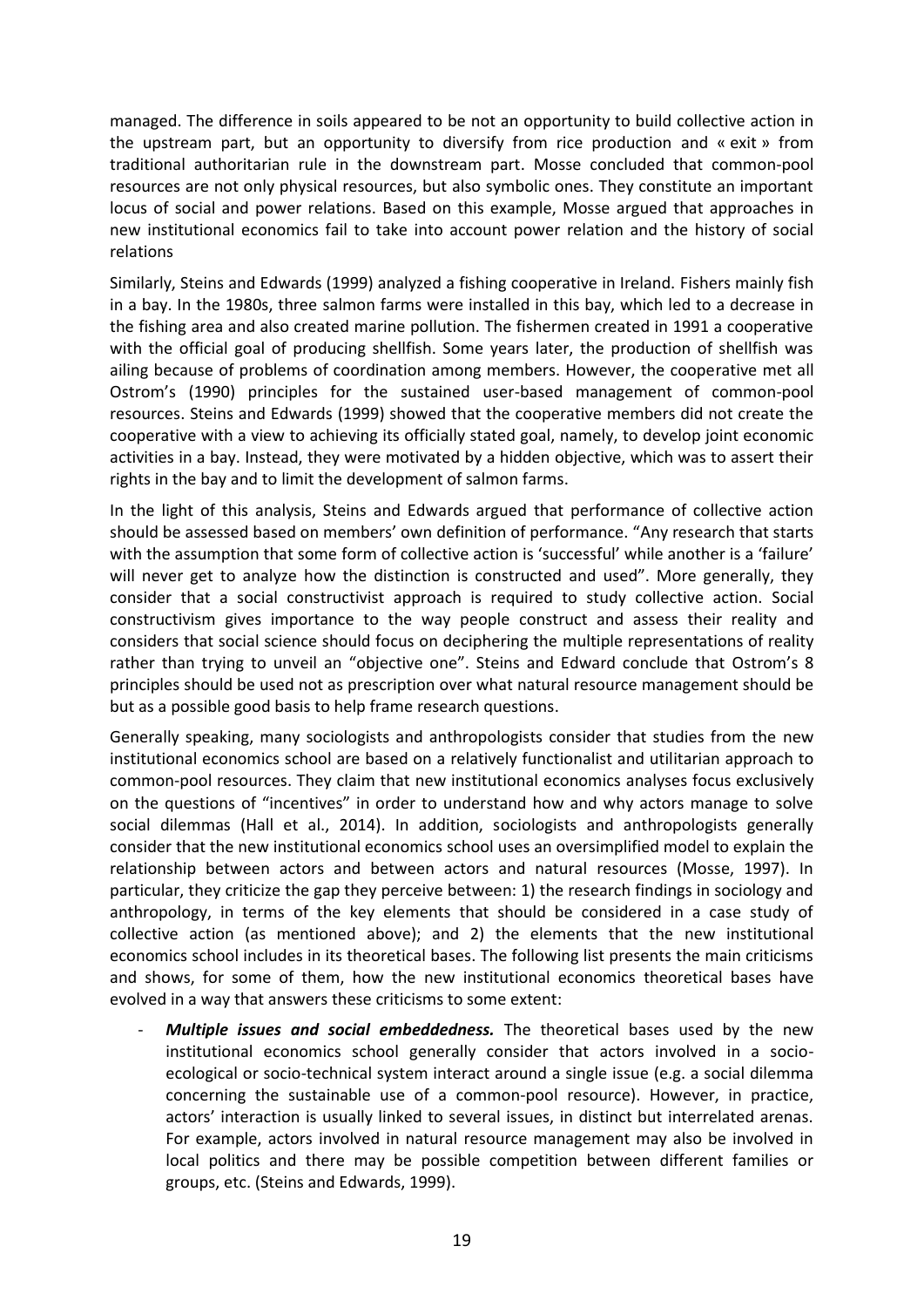- *Multiple values, objectives and definitions of performance*. In general, the new institutional economics theoretical bases assume that actors' behaviour is driven by economic rationality. For instance, they consider that users of a natural resource aim to benefit as much as possible from using that resource (Nightingale, 2011). Sociologists and anthropologists consider that new institutional economics approaches give little or no attention to the cultural and symbolical values, which users attach to common-pool resources (Mosse, 1997), despite the importance that these values may have when it comes to defining the users' identities (Gerkey, 2011). Moreover, according to the new institutional economics school, collective action involves coordination among actors with a view to solving a social dilemma. This entails the use of a universal definition of the performance of collective action, which is evaluated according to its capacity to solve a given dilemma. However, actors generally have many different objectives and, therefore, how they define the performance of collective action is likely to differ (Steins and Edwards, 1999).
- **External actors and factors.** Initial works in new institutional economics, such as Ostrom (1990), focused on the management of local common-pool resources. Initially, limited attention was given to actors and factors external to the local communities (Agrawal, 2002; Ojha et al., 2016). However, new institutional economics approaches have evolved, and as seen above, have taken into account other actors and worked at larger scales.
- Power relationships. The new institutional economics theoretical bases focus predominantly on the rules and characteristics of the socio-ecological or socio-technical systems, but tend to sideline issues of power relationships (Mosse, 1997).
- *History and processes.* According to Mosse (1997) and Johnson (2004), the new institutional economics theoretical bases give limited importance to the dynamics of socio-ecological systems. Studies using these theoretical bases have been accused of providing "snapshots" of management regimes (Steins, 1999). However, Ostrom has attributed greater importance to the evolution of institutions in her last works (e.g. Ostrom, 2014).

These criticisms have been repeated time and again (see Hall et al., 2014 for a recent overview), but have failed to trigger real debate. Key authors from the new institutional economics school have barely responded to the criticisms, leaving sociologists and anthropologists with nothing but "imaginary conversations" (Mosse, 2006). In particular, Ostrom never quoted Mosse's article (1997). She referred to Steins and Edwards (1999) and their criticism that her work was based on an "overgeneralization to a broad range of cases, abstracting excessively from the local context and the history of particular cases" (Ostrom and Cox, 2010). However, Ostrom never published a detailed response to the criticisms expressed by Steins and Edwards or other sociologists/anthropologists for that matter. Similarly, Agrawal (2001), whose approach can also be placed within the new institutional economics school, briefly mentioned Mosse (1997) and Steins and Edwards (1999), without responding directly to their criticisms.

In general, authors from the new institutional economics school have shown a positive appreciation of the in-depth studies conducted by sociologists and anthropologists. However, they criticize the latter for generalizing on the basis of a very small set of case studies. They also claim that there is no guarantee with regard to case study selection bias or representativeness (in terms of the diversity of situations) (Agrawal, 2001; Poteete et al., 2009).

#### <span id="page-19-0"></span>**5.2 Attempts to link both groups of theories**

Academics from both groups have conducted numerous studies, which borrow elements (framework, concepts, etc.) from the other. Firstly, some studies remained firmly anchored in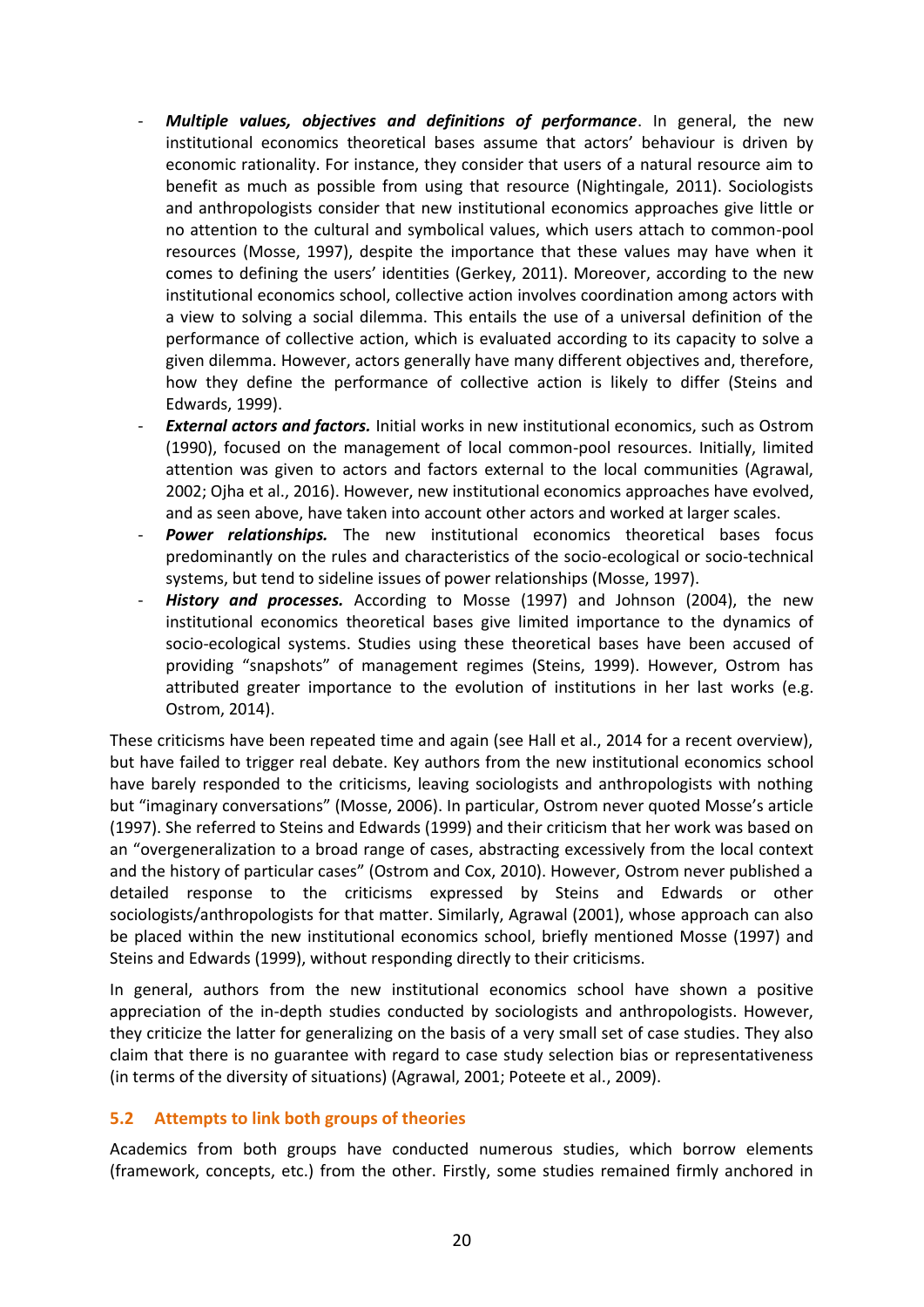sociology or anthropology. They followed the proposal made by Steins and Edwards (1999), namely: to use key elements and results from new institutional economics studies (e.g. Ostrom's design principles, the Institutional Analysis and Development Framework) as guides for in-depth investigations of specific cases using a social constructivist approach (Wutich, 2009; Cinner et al., 2012; Gruby and Basurto, 2013; Afroz et al., 2016). This approach helped to structure some aspects of the analysis, without excluding other dimensions. Secondly, studies in institutional economics proposed adding concepts used in sociology and anthropology (e.g. power) to one of the new institutional economics frameworks. Some articles made theoretical proposals (Epstein et al., 2014; Whaley and Weatherhead, 2014). Others adopted the approach for a few cases, thus, deviating from the meta-analysis approach of the new institutional economics school (Clement, 2010). Few papers actually included concepts used in sociology and anthropology for a comparative analysis of several cases (Cox et al., 2014).

In fact, studies in sociology and anthropology have identified a broad set of elements, which they proved was important for understanding collective action in many of the examples that they studied in rural areas around the world. Integrating all these elements in one of the existing new institutional economics frameworks appears to be an impossible task. Therefore, despite the fact that some interesting results have emerged from the study of specific cases, both new institutional economics and sociology/anthropology approaches have failed to build a theoretical basis that: allows for a structured comparison between different cases; and at the same time provides a response to the criticisms made by sociologists and anthropologists regarding the new institutional economics theoretical bases.

The attempt to establish common ground between the two groups of theories has made little progress in the past 20 years. Therefore, a number of studies proposed to draw a line between the theoretical bases used by the two groups in terms of their goals, assumptions and methods (Mehta et al., 2001). Bardhan and Ray (2006) described the two groups of theories as being on opposite sides of several dichotomies, such as outcomes versus processes or autonomy versus embeddedness. Johnson (2004) went even further to argue that it is inevitable that the two groups of theories coexist separately, rather than find common ground.

Faysse and Ben Mustapha (2017) propose to move out of the current impasse in terms of communication between new institutional economics on the one hand and approaches in sociology and anthropology on the other side by focusing on meso level analysis. A meso level relates to a specific "sector" (e.g. a specific type of farmer organization in a given country, a specific problem of natural resource management in a region): it comes midway between approaches that try to identify rules or factors that would be universally valid, and others that only be relevant in one or a few cases.

#### <span id="page-20-0"></span>**5.3 Some conclusions**

The three main approaches presented here should be seen as providing complementary rather than opposed views of socio-ecological systems. This complementarity takes place along various dimensions. First, institutional economics do not open the "black box" of the processes of interaction between actors and propose to link up characteristics of the actors, of the natural resources, etc. with the outcomes of actors' interactions. This enables a structured comparison between cases. Political ecology and actor-oriented analysis attempt to open this "black box" of the processes of negotiation. They pay attention to the path dependency of the process, i.e., the idea that what happened during the process influences the outcomes of actors' interactions as much as the initial situation of the socio-ecological system.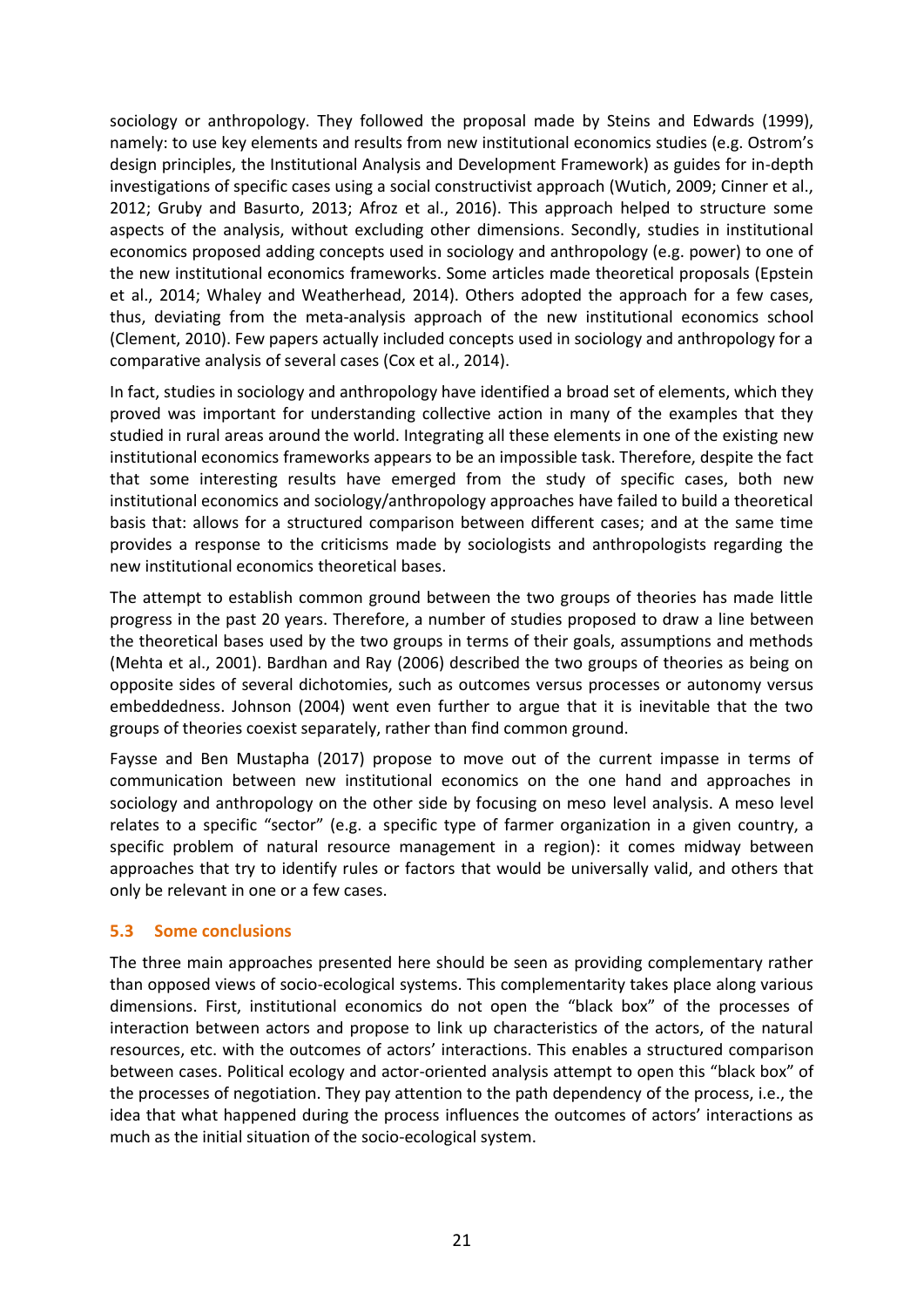Another difference is that political ecology and actor-oriented analysis pay attention to assessing the diversity of viewpoints of actors in terms of the criteria of performance, whereas institutional analysis usually uses only one predefined viewpoint on how to assess this performance. Table 1 compares the three approaches according to various dimensions.

|                                                                                                                                                | <b>Institutional economics</b>                                                                                                                                                                                                                                    | <b>Political ecology</b>                                                                                                                                                                                                     | <b>Actor-oriented analysis</b>                                                                                                                                                                                                                               |
|------------------------------------------------------------------------------------------------------------------------------------------------|-------------------------------------------------------------------------------------------------------------------------------------------------------------------------------------------------------------------------------------------------------------------|------------------------------------------------------------------------------------------------------------------------------------------------------------------------------------------------------------------------------|--------------------------------------------------------------------------------------------------------------------------------------------------------------------------------------------------------------------------------------------------------------|
| What is the main<br>focus of research?                                                                                                         | Identifying relations<br>between characteristics of<br>the social-ecological<br>systems and the outcomes<br>in terms of performance of<br>natural resource<br>management                                                                                          | Assessing the way power<br>relations are exercised in<br>natural resource<br>management and how<br>discourses are framed<br>and communicated                                                                                 | Analysis of coordination<br>and negotiation between<br>actors                                                                                                                                                                                                |
| What are the<br>requirements in<br>terms of data?                                                                                              | Data set of various cases                                                                                                                                                                                                                                         | Detailed assessment of<br>the actors' visions,<br>discourse and their<br>relations                                                                                                                                           | Detailed studies of<br>arenas of coordination<br>and negotiation between<br>actors for specific issues<br>related to natural<br>resource management                                                                                                          |
| Possible drawbacks                                                                                                                             | Does not open the black box<br>of negotiation processes<br>Tends to under-estimate<br>power asymmetries                                                                                                                                                           | Tends to underestimate<br>possibilities for win-win<br>agreements                                                                                                                                                            | A focus on<br>"microevents" that may<br>pay less attention to<br>global or long-term<br>issues                                                                                                                                                               |
| Main advantages<br>and drawbacks in<br>terms of enabling<br>generalization and<br>providing<br>recommendations to<br>support public<br>debates | Advantage Easy<br>generalization of research<br>results<br>Drawback sometimes<br>dubious results in terms of<br>general relations between<br>the characteristics of the<br>social-ecological system and<br>outcomes in terms of<br>natural resource<br>management | Advantage Clarifies the<br>requirement for<br>empowering weaker<br>actors<br>Drawback Possible<br>difficulties in generalizing<br>research results because<br>they were obtained on<br>one or a very small group<br>of cases | Advantage Clarifies ways<br>to improve the<br>coordination and<br>negotiation processes<br>between actors<br>Drawback Possible<br>difficulties in generalizing<br>research results because<br>they were obtained on<br>one or a very small group<br>of cases |

#### Table 1. Comparison between different schools

These differences approaches have their respective advantages and disadvantages. Each approach presents a specific viewpoint and  $-$  whenever possible  $-$  it may be interesting to combine viewpoints. The figure on the first page of this document (taken from the book by Hofstadter, 1979) illustrates the complementarity between the different viewpoints: depending on each viewpoint, the image that appears is different and in order to fully understand the complex structure of the object, the best would be to see the object from different angles.

Finally, another difference takes also place in terms of the researchers' position. Political ecologists generally prefer to observe studied situations and generally do not suggest solutions to "improve" the situations (one reason being that they are aware of the different viewpoints with regards to what can be seen as an improvement). This is however not always the case (for instance, Birkenholtz, 2009). By contrast, many works in institutional economics propose some recommendations based on their findings.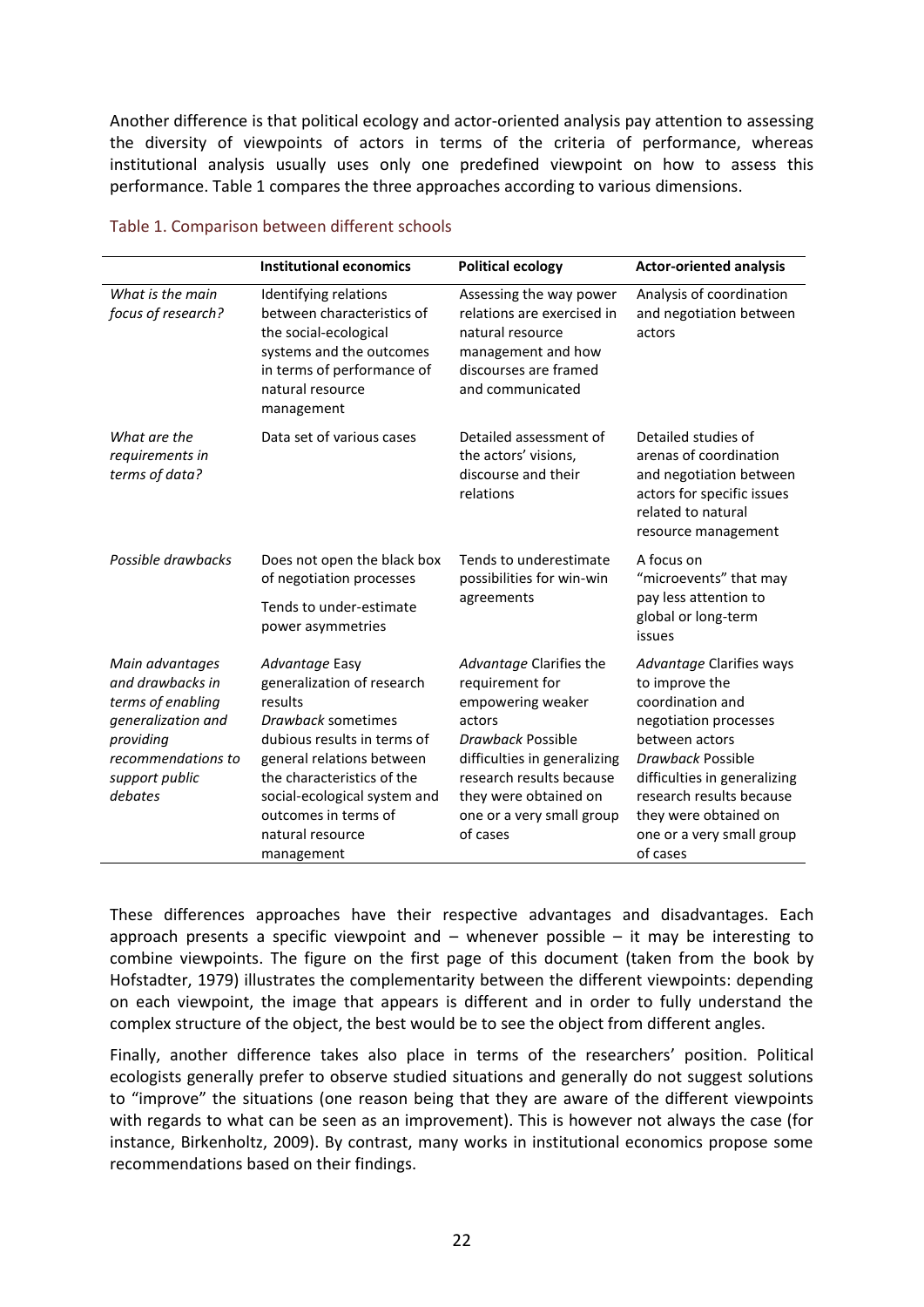This document presents very briefly the key approaches used in social sciences to study cases of natural resource management. For the reader interested in knowing more about a specific approach or topic, I provide below references of books and articles. These references just provide an introduction: students willing to improve their capacity to study natural resource management first need to read many more cases of natural resource management. Having in mind these cases will help them identify some important issue when analyzing a specific case that might have otherwise remained unnoticed. Second, theory can inform practice, but cannot replace it: building one's capacities to design relevant frameworks to study situations of natural resource management best occurs thanks to repeated opportunities to design such frameworks and test them.

#### <span id="page-22-0"></span>**6 References**

*In the following list, we follow the typology of the Current Opinion in Environmental Sustainability journal. One star (\*) means a paper of interest and two stars (\*\*) means a key resource reference for somebody who wants to study further the ideas presented in this document. I also provide sometimes a comment for some of the quoted references.*

Afroz, S., Cramb, R., Grunbuhel, C. 2016. Collective Management of Water Resources in Coastal Bangladesh: Formal and Substantive Approaches. *Human Ecology*, 44(1):17–31

Agrawal, A. 2001. Common Property Institutions and Sustainable Governance of Resources. *World Development*, 29(10): 1649-1672.

Andersson, K., Agrawal, A. 2011. Inequalities, Institutions, and Forest Commons. *Global Environmental Change,* 21(3): 866-875.

Baggio, J., A. Barnett, I. Perez-Ibarra, U. Brady, E. Ratajczyk, N. Rollins, C. Rubiños, H.C. Shin, D. Yu, R. Aggarwal, J. Anderies, Janssen, M. 2016. Explaining Success and Failure in the Commons: the Configural Nature of Ostrom's Institutional Design Principles. *International Journal of the Commons* 10(2).

Bardhan, P., Ray, I. 2006. Methodological Approaches to the Question of the Commons. Economic *Development and Cultural Change*, 54(3), 655-676.

Ben Mustapha A. 2016. *Aux origines de l'action : la capacité d'action? Logiques des acteurs et leurs maîtrises d'enjeux communs dans le cas d'associations d'irrigants en Tunisie.* PhD Dissertation, AgroParisTech, Paris.

Ben Mustapha, A., Faysse, B. 2017. Pratiques de coordination dans les Groupements de Développement Agricole en Tunisie : des coalitions actives mais fragiles. *Alternatives Rurales*, 5.

\* Birkenholtz T. 2009. Groundwater governmentality: Hegemony and technologies of resistance in Rajasthan's (India) groundwater governance. *The Geographical Journal,* 175(3): 208–220.

Blaikie P. 2006. Is Small Really Beautiful? Community-based Natural Resource Management in Malawi and Botswana. *World Development,* 34(11): 1942-1957.

Bouriaud, L., Marzano, M., Lexer, M., Nichiforel, L., Reyer, C., Temperli, C., ... & Garcia, C. 2015. Institutional factors and opportunities for adapting European forest management to climate change. *Regional Environmental Change,* 15(8), 1595-1609.

Bryant, R., 1997. Beyond the impasse: the power of political ecology in Third World environmental research. *Area*, 29(1), 5-19.

Bryant, R., Bailey, S., 1997. *Third World Political Ecology.* Routledge.

Cardenas, J.-C. 2003. Real wealth and experimental cooperation: Evidence from the fields. *Journal of Development Economics*, 70: 263–289.

Clay, N. 2016. Producing hybrid forests in the Congo Basin: A political ecology of the landscape approach to conservation. *Geoforum*, 76, 130-141.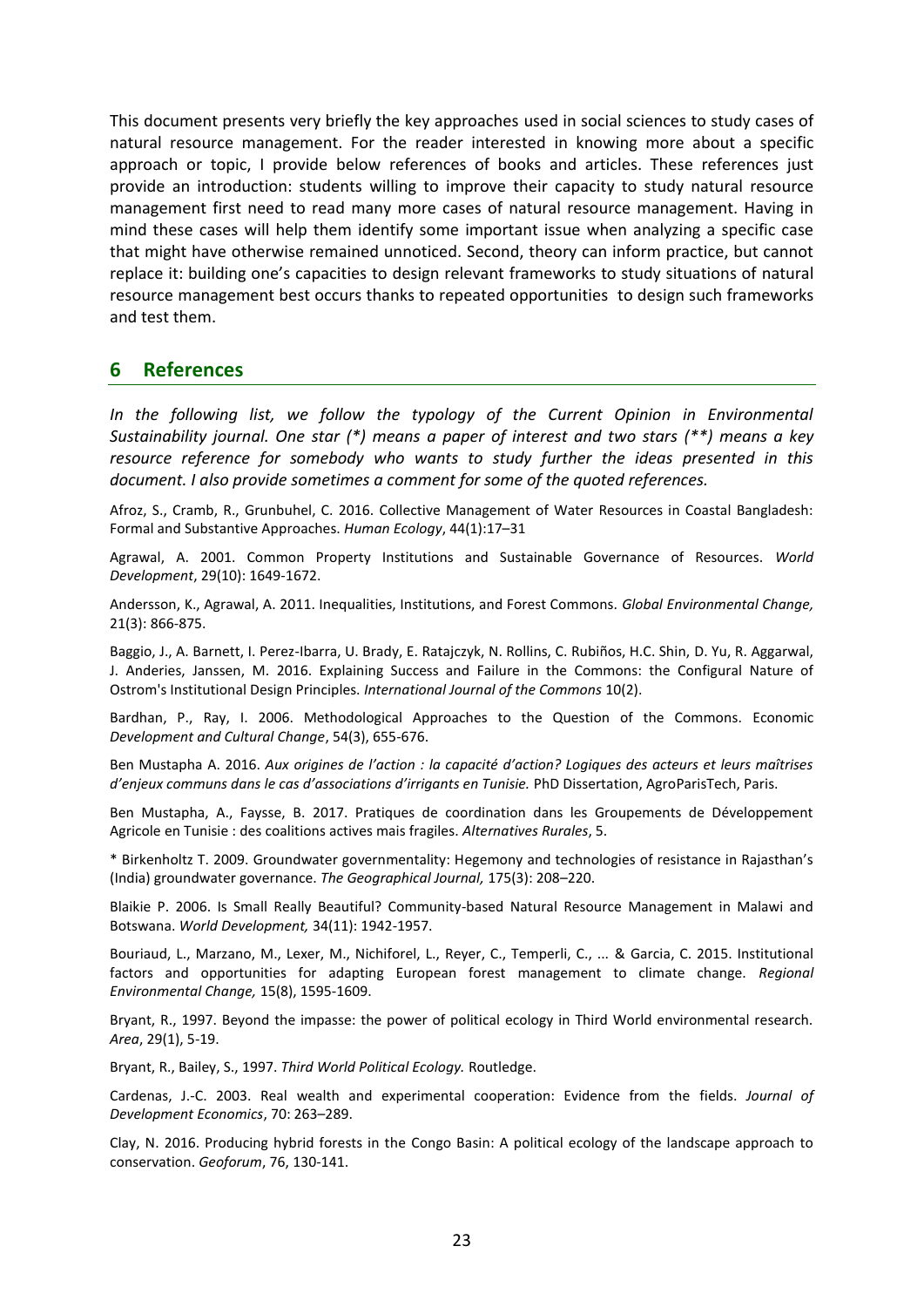Clement, F. 2010. Analysing Decentralised Natural Resource Governance: Proposition for a "Politicised" Institutional Analysis and Development Framework. *Policy Sciences*, 43(2): 129-156.

Commons, J.R., 1934. *Institutional economics: Its place in political economy.* The University of Wisconsin Press, Madison.

Cox, M. 2014. Understanding Large Social-Ecological Systems: Introducing the SESMAD Project. *International Journal of the Commons,* 8(2).

Cox, M., Arnold G., Villamayor Tomás, S. 2010. A review of design principles for community-based natural resource management. *Ecology and Society*, 15(4): 38.

Dahal, S., Nepal, S. K., & Schuett, M. A. (2014). Examining marginalized communities and local conservation institutions: the case of Nepal's Annapurna Conservation Area. *Environmental management*, 53(1): 219-230.

De Souza Mello Bicalho, A. M., Hoefle, S. W. 2008. On the cutting edge of the Brazilian frontier: New (and Old) Agrarian questions in the south central Amazon. *The Journal of Peasant Studies*, 35(1), 1-38.

Epstein, G., A. Bennett, R. Gruby, L. Acton, M. Nenadovic, 2014. Studying Power with the Social-Ecological System Framework. In *Understanding Society and Natural Resources*, Eds. M.J. Manfredo, J. Vaske, A. Rechkemmer and E.A. Duke, pp. 111-135. Springer Netherlands.

Faysse, N. 2005. Coping with the tragedy of the commons: Game structure and design of rules. *Journal of economic surveys,* 19(2), 239-261.

Faysse, N., Errahj, M., Kuper, M, Mahdi, M. 2010. Learning to voice? The evolving roles of family farmers in the coordination of large-scale irrigation schemes in Morocco. *Water Alternatives,* 3(1): 48-67.

Faysse N, Ben Mustapha A. 2017. Finding common ground between theories of collective action: the potential of analyses using meso validity scale. *International Journal of the Commons*, 11(2): 928-949.

Gerkey, D. 2011. Abandoning Fish: The Vulnerability of Salmon as a Cultural Resource in a Post‐Soviet Commons. *Anthropology of Work Review*, 32(2): 77-89.

Giddens, A., 1984. *The Constitution of Society: Outline of the Theory of Structuration*. Berkeley, CA: University of California Press.

Gruby, R. L., Basurto, X. 2013. Multi-level Governance for Large Marine Commons: Politics and Polycentricity in Palau's Protected Area Network. *Environmental Science and Policy,* 33:260–272.

Hall, K., F. Cleaver, T. Franks, Maganga F. 2014. Capturing Critical Institutionalism: a Synthesis of Key Themes and Debates. *European Journal of Development Research*, 26(1): 71-86.

\* Hardin, G., 1968. The Tragedy of the Commons. *Science*, 162(3859), 1243-1248. *Comment: this article has been quoted most of the time for criticizing its simple analysis and conclusions (which made a confusion between open access resources and collectively managed resources), but it is still a must-read.*

Hodgson, GM. 2009. Institutional Economics into the Twenty-First Century. *Studi e Note di Economia*, 14(1): 3- 26.

\* Hofstadter, DR., 1979. *Gödel, Escher, Bach: An Eternal Golden Braid*. Basic Books, New York. *Comment: this book has nothing to do with natural resource management. Still, it is a very book that manages to introduce interesting concepts in relation to complexity in a very fun way.*

Johnson, C. 2004. Uncommon Ground: the 'Poverty of History' in Common Property Discourse. *Development and change*, 35(3): 407-434.

Leeuwis, C. 2000. Reconceptualizing participation for sustainable rural development: towards a negotiation approach. *Development and change*, 31(5), 931-959.

\* Long, N. , 2003. *Development sociology: actor perspectives*. Routledge. *Comment: the first chapter presents interesting ideas on actor-oriented analysis but overall the book is a bit disarticulated and it may not be necessary to read it from cover to cover.*

Lopez-Gunn, E., Martinez-Cortina, L. 2006. Is self-regulation a myth? Case study on Spanish groundwater user associations and the role of higher-level authorities. *Hydrogeology Journal*, 14(3), 361-379.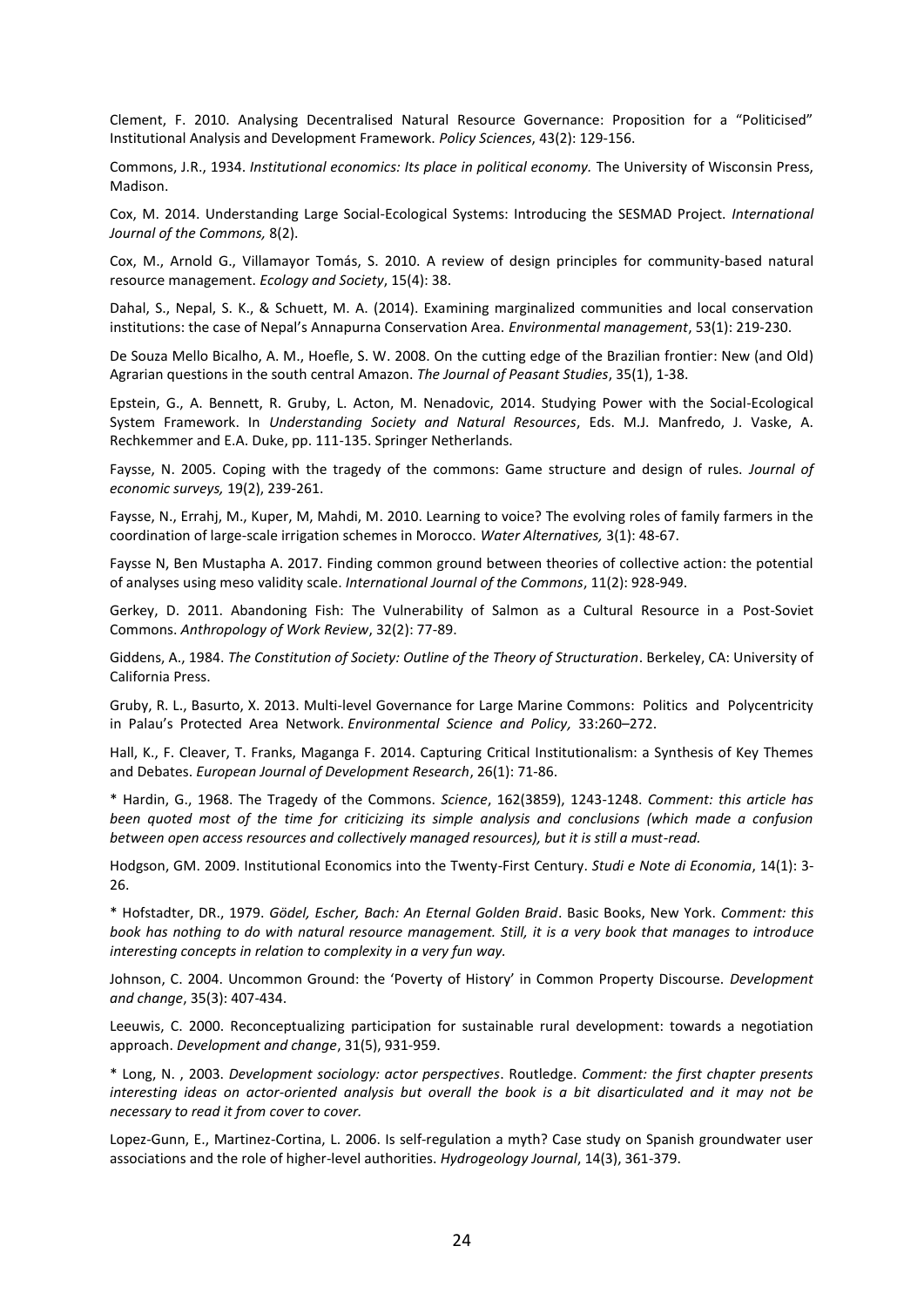Marangos, J. 2009. An Institutional and Economic Complexity Approach to the Development of Agricultural Interest Groups in Australia. *Journal of Economic Issues*, 43(1): 43-68.

Mehta, L., Leach, M., Scoones, I. 2001. Editorial: Environmental Governance in an Uncertain World*. IDS Bulletin*, 32(4):1–9

Molle, F. 2008. Nirvana concepts, storylines and policy models: Insights from the water sector. *Water Alternatives*, 1(1), 131. *Comments: a good article for students so as to learn not to get "lured" by apparently new and fashionable concepts for natural resource management.*

\* Mosse, D., 1997. The symbolic making of a common property resource: History, ecology and locality in a tankirrigated landscape in South India. *Development and Change*, 28: 467-504.

Mosse, D. 2006. Collective Action, Common Property, and Social Capital in South India: An Anthropological Commentary. *Economic Development and Cultural Change* 54(3): 695-724.

Mukherji A. 2006. Political ecology of groundwater: the contrasting case of water-abundant West Bengal and water-scarce Gujarat, India. *Hydrogeology Journal*, 14: 392–406.

Nightingale, A. 2011. 'Beyond Design Principles: Subjectivity, Emotion, and the (Ir-)rational Commons'. *Society and Natural Resources* 24 (2): 119–32.

Ojha, H.R., R. Ford, R.J. Keenan, D. Race, D.C. Vega, H. Baral, P. Sapkota, 2016. Delocalizing Communities: Changing Forms of Community Engagement in Natural Resources Governance. *World Development*, 87: 274- 290.

Olson, M., 1965. *The logic of collective action Cambridge*. Mass. Harvard.

\*\* Ostrom E., 1990. *Governing the Commons. The Evolution of Institutions for Collective Action*. Cambridge University Press: Cambridge. *Comment: the book has been published more than 25 years ago but the in-depth analysis of the cases and the logical construction of the book makes it still very relevant to read.*

Ostrom E. 2000a. Reformulating the commons. *Swiss Political Science Review*, 6(1): 29–52.

Ostrom, E. 2000b. Collective action and the evolution of social norms. Journal of economic perspectives, 14(3), 137-158.

Ostrom, E., Cox, M. 2010. Moving beyond panaceas: a multi-tiered diagnostic approach for social-ecological analysis. *Environmental conservation*, 37(04), 451-463.

Ostrom, E., Gardner, R., Walker, J., 1994. *Rules, games, and common-pool resources.* University of Michigan Press.

Ostrom, E. 2010. Beyond markets and states: polycentric governance of complex economic systems. *Transnational Corporations Review,* 2(2), 1-12.

Ostrom, E. 2011. Background on the Institutional Analysis and Development Framework. *Policy Studies Journal*, 39(1): 7-27.

Poteete, A., M. Janssen, E. Ostrom, 2009. *Multiple Methods in Practice: Collective Action and the Commons.*  Trenton, NJ: Princeton University Press.

\* Prakash A. 2005. *The dark zone: groundwater irrigation and water scarcity in Gujarat.* PhD thesis Wageningen University: Wageningen.

Ricks, J. I. 2015. Pockets of participation: Bureaucratic incentives and participatory irrigation management in Thailand. *Water Alternatives*, 8(2).

\*\* Robbins, P. 2011. P*olitical ecology: A critical introduction*. John Wiley & Sons. *Comment: a good text book for political ecology.*

Sen, A. 2001. Development as freedom. Oxford Paperbacks.

\* Shah T., 1996*. Catalysing Co-Operation. Design of self-Governing Organisations.* New Delhi: Sage. *Comment: this book is not quoted often and is difficult to find. But still, it presents a convincing theory of collective action, along with its companion book "Making cooperatives work".*